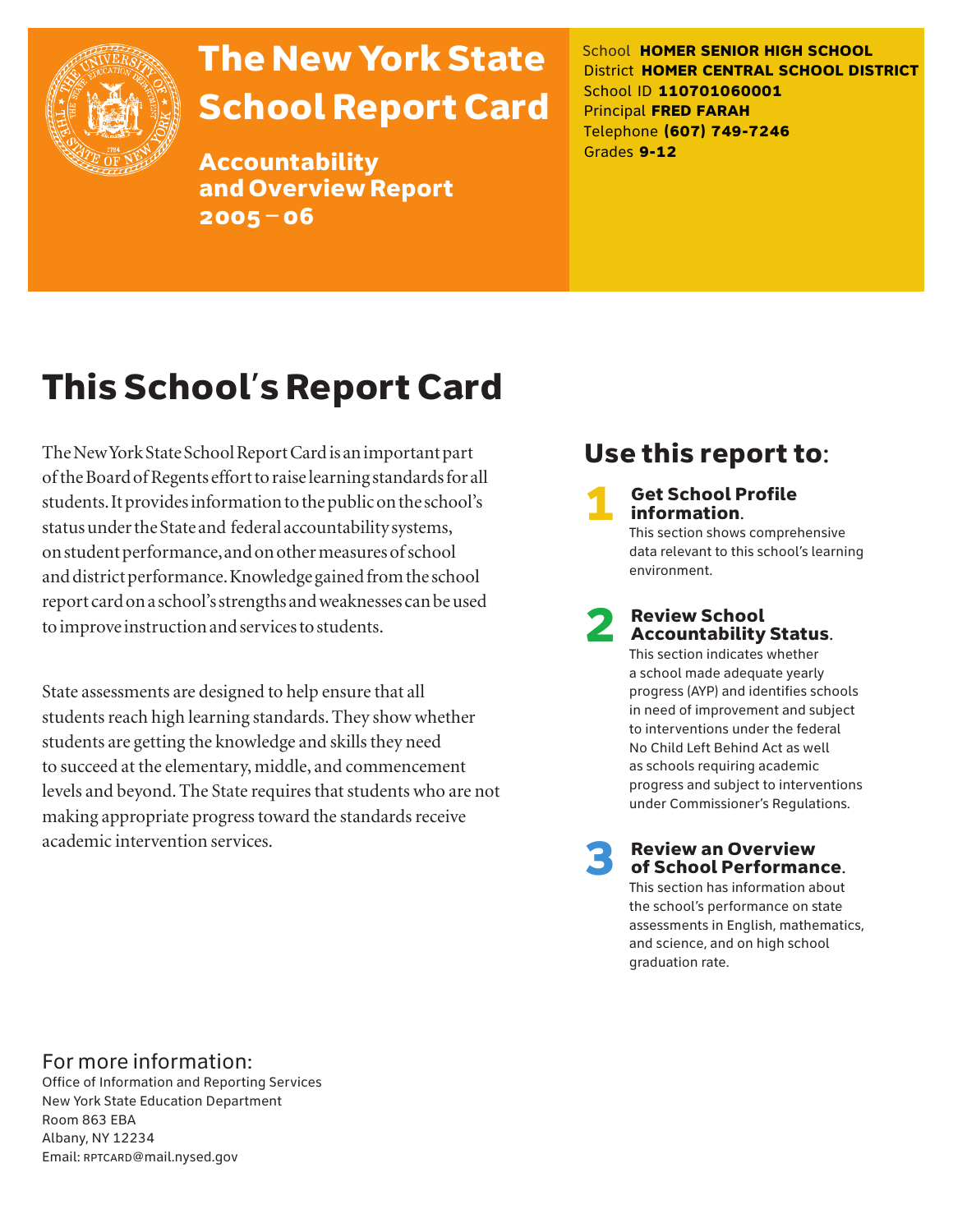## School Profile

This section shows comprehensive data relevant to this school's learning environment, including information about enrollment, average class size, and teacher qualifications.

### Enrollment

|                            | $2003 - 04$ | $2004 - 05$ | 2005-06 |
|----------------------------|-------------|-------------|---------|
| Pre-K                      | 0           | $\mathbf 0$ | 0       |
| Kindergarten               | 0           | 0           | 0       |
| Grade 1                    | 0           | 0           | 0       |
| Grade 2                    | 0           | 0           | 0       |
| Grade 3                    | 0           | 0           | 0       |
| Grade 4                    | 0           | 0           | 0       |
| Grade 5                    | 0           | 0           | 0       |
| Grade 6                    | 0           | 0           | 0       |
| <b>Ungraded Elementary</b> | 0           | 0           | 0       |
| Grade 7                    | 0           | $\mathbf 0$ | 0       |
| Grade 8                    | 0           | 0           | 0       |
| Grade 9                    | 223         | 208         | 207     |
| Grade 10                   | 187         | 193         | 195     |
| Grade 11                   | 182         | 169         | 179     |
| Grade 12                   | 183         | 176         | 177     |
| <b>Ungraded Secondary</b>  | 0           | 0           | 0       |
| Total K-12                 | 775         | 746         | 758     |

### Enrollment Information

*Enrollment* counts are as of Basic Educational Data System (BEDS) day, which is typically the first Wednesday of October of the school year. Students who attend BOCES programs on a part-time basis are included in a school's enrollment. Students who attend BOCES on a full-time basis or who are placed full time by the district in an out-of-district placement are not included in a school's enrollment. Students classified by schools as "pre-first" are included in first grade counts.

### Average Class Size

|                       | $2003 - 04$ | $2004 - 05$ | $2005 - 06$ |
|-----------------------|-------------|-------------|-------------|
| <b>Common Branch</b>  |             |             |             |
| Grade 8               |             |             |             |
| English               |             |             |             |
| <b>Mathematics</b>    |             |             |             |
| Science               |             |             |             |
| <b>Social Studies</b> |             |             |             |
| Grade 10              |             |             |             |
| English               | 20          | 19          | 20          |
| <b>Mathematics</b>    | 19          | 14          | 15          |
| Science               | 15          | 15          | 20          |
| <b>Social Studies</b> | 21          | 21          | 20          |

### Average Class Size Information

*Average Class Size* is the total registration in specified classes divided by the number of those classes with registration. *Common Branch* refers to self-contained classes in Grades 1–6.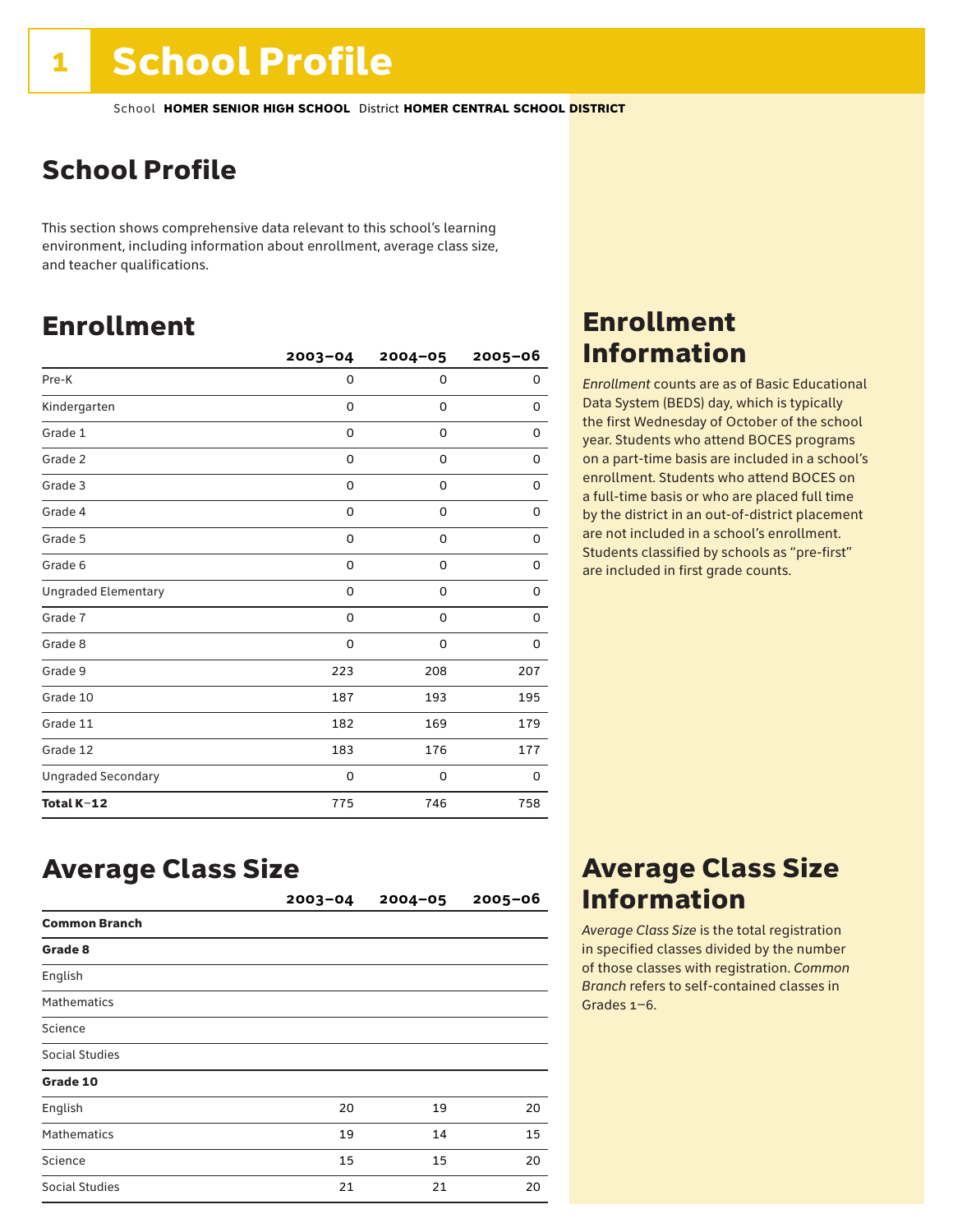### Demographic Factors

|                                                    | $2003 - 04$    |      | $2004 - 05$    |               | $2005 - 06$ |      |
|----------------------------------------------------|----------------|------|----------------|---------------|-------------|------|
|                                                    | #              | %    | #              | $\frac{0}{0}$ | #           | $\%$ |
| Eligible for Free Lunch                            | 136            | 18%  | 137            | 18%           | 75          | 10%  |
| Reduced-Price Lunch                                | 61             | 8%   | 54             | 7%            | 33          | 4%   |
| Student Stability*                                 |                | 100% |                | 97%           |             | 94%  |
| Limited English Proficient                         | 9              | 1%   | 5              | 1%            | 0           | 0%   |
| <b>Racial/Ethnic Origin</b>                        |                |      |                |               |             |      |
| American Indian or Alaska Native                   | 1              | 0%   | 0              | 0%            | 0           | 0%   |
| <b>Black or African American</b>                   | 8              | 1%   | 3              | 0%            | 4           | 1%   |
| Hispanic or Latino                                 | 8              | 1%   | 8              | 1%            | 3           | 0%   |
| Asian or Native<br>Hawaiian/Other Pacific Islander | $\overline{2}$ | 0%   | $\overline{7}$ | 1%            | 6           | 1%   |
| White                                              | 756            | 98%  | 728            | 98%           | 745         | 98%  |

 \* Not available at the district level.

### Attendance and Suspensions

|                            |    | $2002 - 03$   |    | $2003 - 04$   |    | $2004 - 05$ |  |
|----------------------------|----|---------------|----|---------------|----|-------------|--|
|                            | #  | $\frac{0}{6}$ | #  | $\frac{0}{0}$ | #  | %           |  |
| Annual Attendance Rate     |    | 94%           |    | 94%           |    | 94%         |  |
| <b>Student Suspensions</b> | 90 | N/A           | 98 | 13%           | 55 | 7%          |  |

### Demographic Factors Information

*Eligible for Free Lunch* and *Reduced*-*Price Lunch* percentages are determined by dividing the number of approved lunch applicants by the Basic Educational Data System (BEDS) enrollment in full-day Kindergarten through Grade 12. *Eligible for Free Lunch* and *Limited English Proficient* counts are used to determine *Similar Schools* groupings within a *Need*/*Resource Capacity* category. *Student Stability* is the percentage of students in the highest grade in a school who were also enrolled in that school at any time during the previous school year. (For example, if School A, which serves Grades 6–8, has 100 students enrolled in Grade 8 this year, and 92 of those 100 students were also enrolled in School A last year, the stability rate for the school is 92 percent.)

### Attendance and Suspensions Information

*Annual Attendance Rate* is determined by dividing the school's total actual attendance by the total possible attendance for a school year. A school's actual attendance is the sum of the number of students in attendance on each day the school was open during the school year. Possible attendance is the sum of the number of enrolled students who should have been in attendance on each day the school was open during the school year. *Student Suspension* rate is determined by dividing the number of students who were suspended from school (not including in-school suspensions) for one full day or longer anytime during the school year by the Basic Educational Data System (BEDS) day enrollments for that school year. A student is counted only once, regardless of whether the student was suspended one or more times during the school year.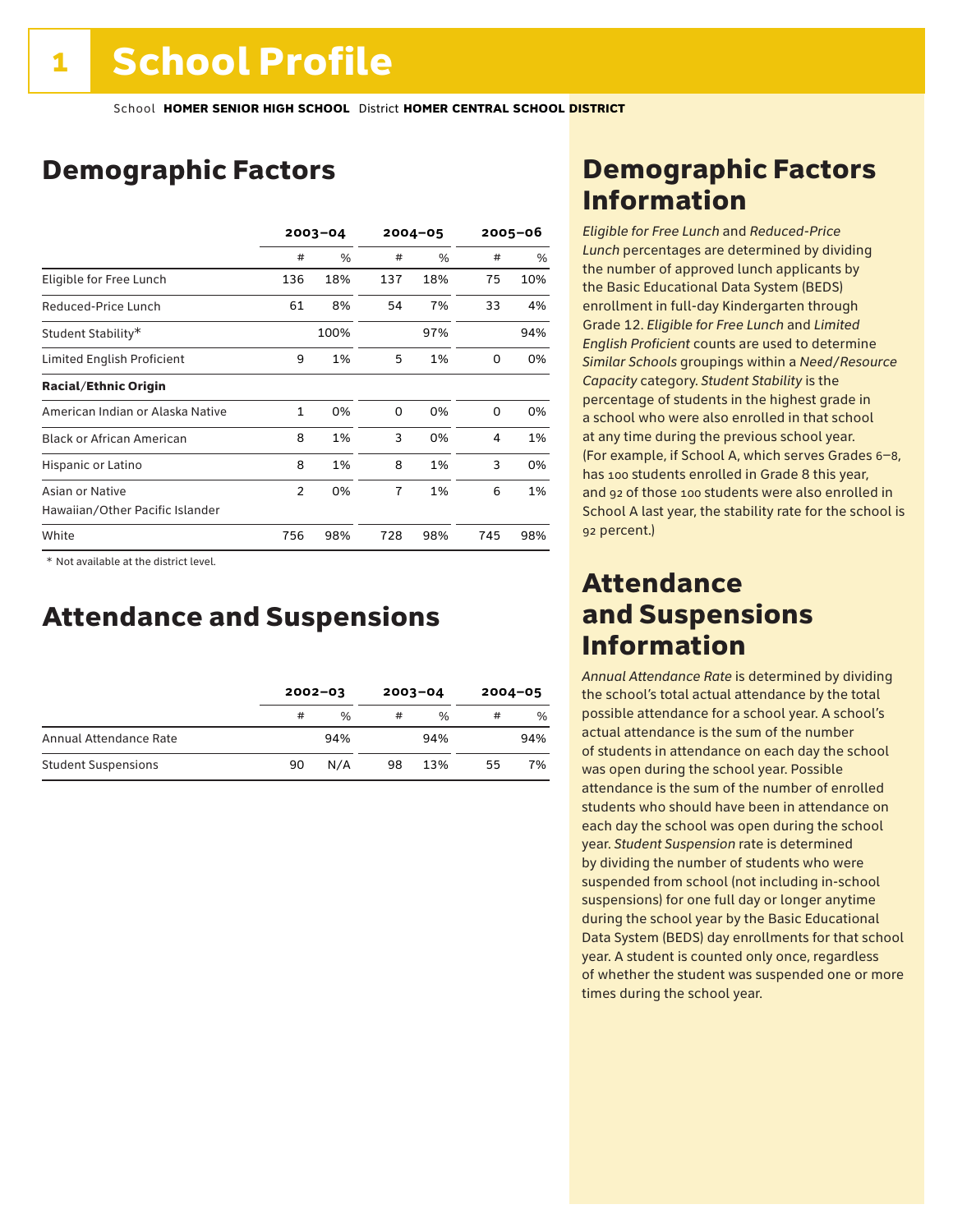### Teacher Qualifications

|                                                                                         | $2003 - 04$    | $2004 - 05$    | $2005 - 06$ |
|-----------------------------------------------------------------------------------------|----------------|----------------|-------------|
| <b>Core Classes Not Taught</b><br>by Highly Qualified Teachers                          |                |                |             |
| <b>Total Number of Core Classes</b>                                                     | 214            | 223            | 199         |
| Percent Not Taught by<br><b>Highly Qualified Teachers</b>                               | 2%             | 4%             | 1%          |
| <b>Teachers with</b><br><b>No Valid Teaching Certificate</b>                            |                |                |             |
| <b>Total Number of Teachers</b>                                                         | 1              | $\overline{2}$ | 0           |
| Percent with No Valid<br><b>Teaching Certificate</b>                                    | 2%             | 3%             | 0%          |
| <b>Individuals Teaching</b><br><b>Out of Certification</b>                              |                |                |             |
| Number of Teachers                                                                      | $\overline{2}$ | 3              | 0           |
| Percentage of Total                                                                     | 3%             | 5%             | 0%          |
| <b>Percent of Teachers with</b><br><b>Master's Degree Plus 30 Hours</b><br>or Doctorate | 10%            | 8%             | 10%         |

### Staff Counts

|                                       | $2003 - 04$ | $2004 - 05$ | $2005 - 06$ |
|---------------------------------------|-------------|-------------|-------------|
| <b>Total Teachers</b>                 | 58          | 59          | 58          |
| <b>Total Other Professional Staff</b> | 4           |             |             |
| Total Paraprofessionals*              | N/A         | N/A         | N/A         |
| <b>Assistant Principals</b>           |             |             |             |
| Principals                            |             |             |             |

\* Not available at the school level.

### Teacher Qualifications Information

To be *Highly Qualified*, a teacher must have at least a Bachelor's degree, be certified to teach in the subject area, and show subject matter competency. The number of *Individuals Teaching Out of Certification* is the number doing so more than on an incidental basis; that is, teaching for five or fewer periods per week outside certification.

### Staff Counts Information

*Other Professionals* includes administrators, guidance counselors, school nurses, psychologists, and other professionals who devote more than half of their time to non-teaching duties. Teachers who are shared between buildings within a district are reported on the district report only.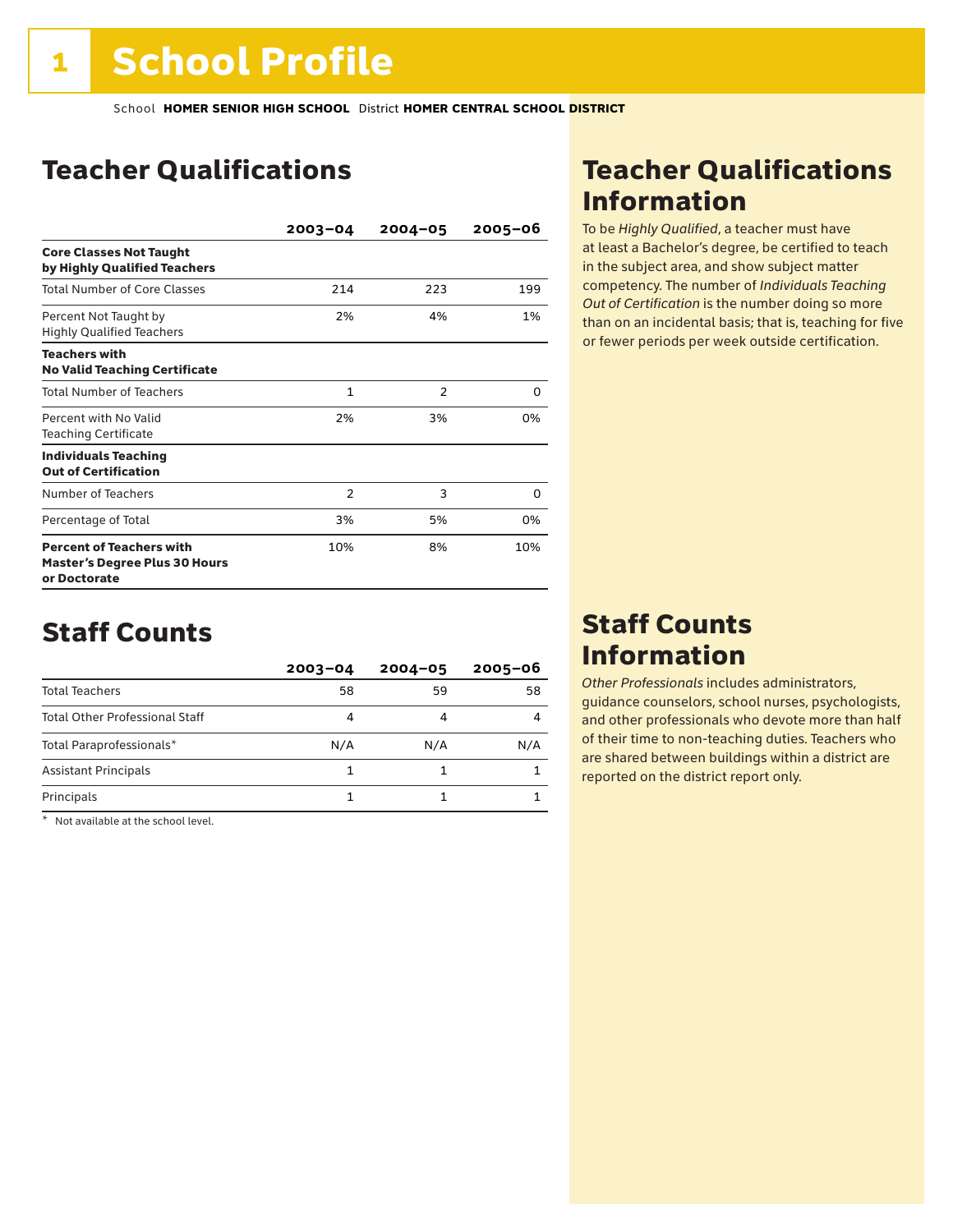### Understanding How Accountability Works in New York State

The federal No Child Left Behind (NCLB) Act requires that states develop and report on measures of student proficiency in 1) English language arts (ELA), in 2) mathematics, and on 3) a third indicator. In New York State in 2005–06, the third indicator is science at the elementary/middle level and graduation rate at the secondary level. Schools or districts that prove student proficiency on these measures are making Adequate Yearly Progress (AYP).



For more information about accountability in New York State, visit: www.emsc.nysed.gov/irts/accountability/home.shtml

#### 1 English Language Arts (ELA)

To make AYP in ELA, every accountability group must make AYP. For a group to make AYP, it must meet the participation *and* the performance criteria.

#### A Participation Criterion

At the elementary/middle level, 95 percent of Grades 3–8 students enrolled during the test administration period in each group with 40 or more students must be tested on the New York State Testing Program (NYSTP) in ELA or, if appropriate, the New York State English as a Second Language Achievement Test (NYSESLAT), or the New York State Alternate Assessment (NYSAA) in ELA. At the secondary level, 95 percent of seniors in 2005–06 in each accountability group with 40 or more students must have taken an English examination that meets the students' graduation requirement.

#### B Performance Criterion

At the elementary/middle level, the Performance Index (PI) of each group with 30 or more continuously enrolled tested students must equal or exceed its Effective Annual Measurable Objective (AMO) or the group must make Safe Harbor. At the secondary level, the PI of each group in the 2002 cohort with 30 or more members must equal or exceed its Effective AMO or the group must make Safe Harbor. To make Safe Harbor, the PI of the group must equal or exceed its Safe Harbor Target and the group must meet the qualification for Safe Harbor.

#### 2 Mathematics

The same criteria for making AYP in ELA apply to mathematics. At the elementary/middle level, the measures used to determine AYP are the NYSTP and the NYSAA in mathematics. At the secondary level, the measures are mathematics examinations that meet the students' graduation requirement.

#### 3 Third Indicator

In addition to English language arts and mathematics, the school must also make AYP in a third area of achievement. This means meeting the criteria in science at the elementary/middle level and the criteria in graduation rate at the secondary level.

Elementary/Middle-Level Science: To make AYP, the All Students group must meet the participation criterion *and* the performance criterion.

#### A Participation Criterion

Eighty percent of students in Grades 4 and/or 8 enrolled during the test administration period in the All Students group, if it has 40 or more students, must be tested on an accountability measure. In Grade 4, the measures are the Grade 4 elementary-level science test and the Grade 4 NYSAA in science. In Grade 8 science, the measures are the Grade 8 middle-level science test, Regents science examinations, and the Grade 8 NYSAA in science.

#### B Performance Criterion

The PI of the All Students group must equal or exceed the State Science Standard (100) or the Science Progress Target.

Qualifying for Safe Harbor in Elementary/Middle-Level ELA and Math: To qualify, the PI must equal or exceed the State Science Standard or the Science Progress Target in elementary/middle-level science for that group.

Secondary-Level Graduation Rate: For a school to make AYP in graduation rate, the percent of students in the 2001 graduation-rate cohort in the All Students group earning a high school diploma by August 31, 2005 must equal or exceed the Graduation-Rate Standard (55%) or the Graduation-Rate Progress Target.

Qualifying for Safe Harbor in Secondary-Level ELA and Math: To qualify, the percent of the 2001 graduation-rate cohort earning a local diploma by August 31, 2005 must equal or exceed the Graduation-Rate Standard (55%) or the Graduation-Rate Progress Target for that group.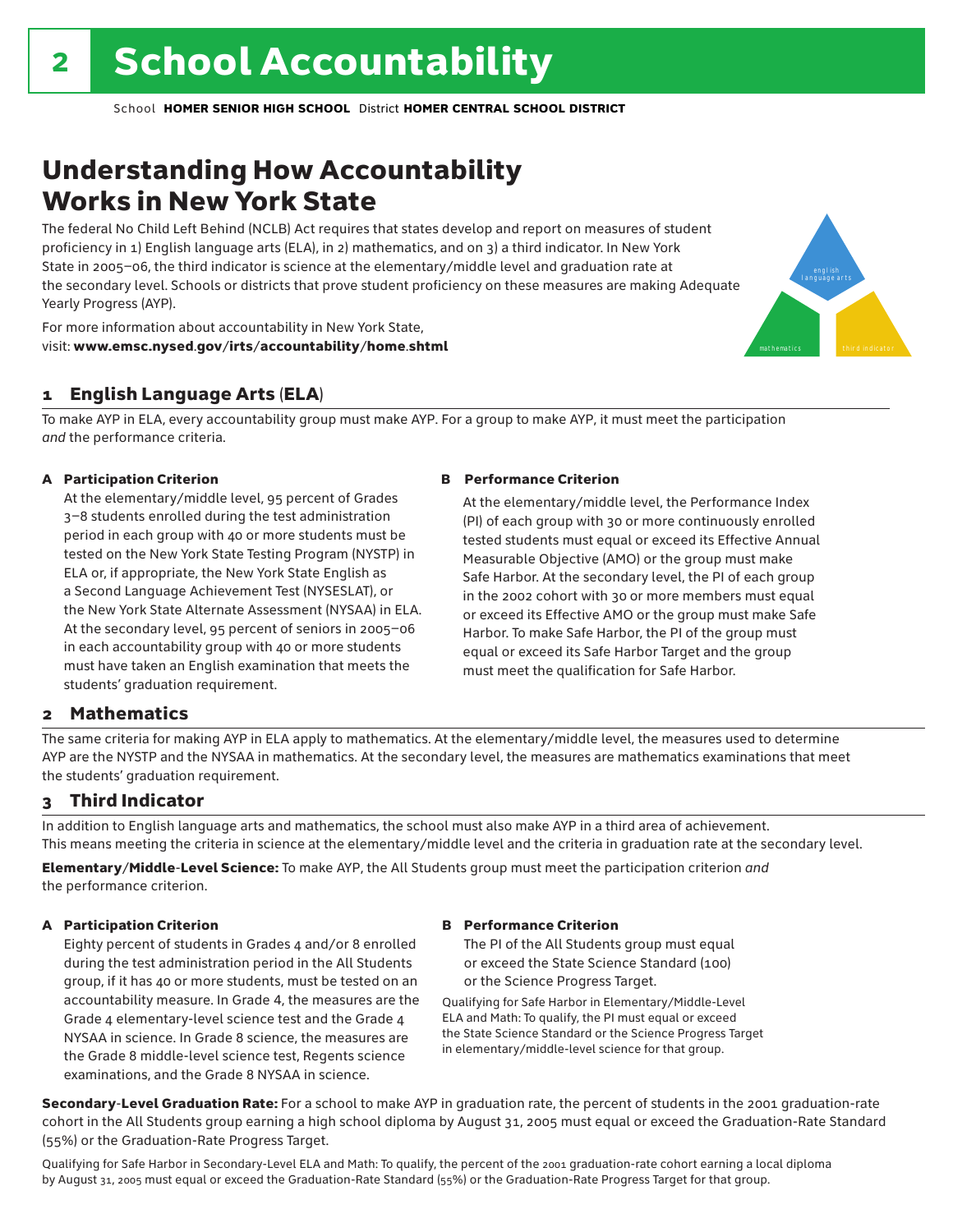## Useful Terms for Understanding Accountability

#### Accountability Cohort

The 2002 school accountability cohort consists of all students who first entered Grade 9 anywhere in the 2002–03 school year, and all ungraded students with disabilities who reached their seventeenth birthday in the 2002–03 school year, who were enrolled on October 6, 2005 and did not transfer to a diploma granting program. Students who earned a high school equivalency diploma or enrolled in an approved high school equivalency preparation program by June 30, 2006, are not included in the 2002 school accountability cohort. The 2002 district accountability cohort consists of all students in each school accountability cohort plus students who transferred within the district after BEDS day plus students who were placed outside the district by the Committee on Special Education or district administrators and who met the other requirements for cohort membership. Cohort is defined in Section 100.2 (p) (16) of the Commissioner's Regulations.

#### Adequate Yearly Progress (AYP)

Adequate Yearly Progress (AYP) indicates satisfactory progress by a district or a school toward the goal of proficiency for all students.

#### Annual Measurable Objective (AMO)

The Annual Measurable Objective (AMO) is the Performance Index (PI) value that signifies that an accountability group is making satisfactory progress toward the goal that 100 percent of students will be proficient in the State's learning standards for English language arts and mathematics by 2013–14. The secondary-level AMO will be increased as specified in  $CR100.2(p)(14)$  and will reach 200 in 2013-14. (See Effective AMO for further information.)

#### Continuously Enrolled Students

At the elementary/middle level, continuously enrolled students are those enrolled in the school or district on BEDS day (usually the first Wednesday in October) of the school year until the test administration period. At the secondary level, all students who meet the criteria for inclusion in the accountability cohort are considered to be continuously enrolled.

#### Effective Annual Measurable Objective (Effective AMO)

The Effective Annual Measurable Objective (Effective AMO) is the Performance Index (PI) value that each accountability group within a school or district is expected to achieve to make Adequate Yearly Progress (AYP). The Effective AMO is the lowest PI that an accountability group of a given size can achieve in a subject for the group's PI not to be considered significantly different from the AMO for that subject. If an accountability group's PI equals or exceeds the Effective AMO, it is considered to have made AYP. A more complete definition of Effective AMO and a table showing the PI values that each group size must equal or exceed to make AYP are available at www.emsc.nysed.gov/irts.

#### Performance Index (PI)

A Performance Index is a value from 0 to 200 that is assigned to an accountability group, indicating how that group performed on a required State test (or approved alternative) in English language arts, mathematics, or science. Student scores on the tests are converted to four performance levels, from Level 1 (indicating no proficiency) to Level 4 (indicating advanced proficiency). At the elementary/middle level, the PI is calculated using the following equation:

100 × [(Count of Continuously Enrolled Tested Students Performing at Levels 2, 3, and 4 + the Count at Levels 3 and  $4$ ) ÷ Count of All Continuously Enrolled Tested Students]

At the secondary level, the PI is calculated using the following equation:

100 × [(Count of Cohort Members Performing at Levels 2, 3, and  $4 +$  the Count at Levels 3 and  $4$ ) ÷ Count of All Cohort Members]

A list of tests used to measure student performance for accountability is available at www.emsc.nysed.gov/irts.

#### Progress Target

For accountability groups below the State Standard in science or graduation rate, the Progress Target is an alternate method for making Adequate Yearly Progress (AYP) or qualifying for Safe Harbor in English language arts and mathematics based on improvement over the previous year's performance.

#### Safe Harbor

Safe Harbor provides an alternate means to demonstrate Adequate Yearly Progress (AYP) for accountability groups that do not achieve their Effective Annual Measurable Objectives (AMOs) in English or mathematics.

#### Safe Harbor Targets

The original 2005–06 safe harbor targets were calculated using the following equation:

2005–06 PI + (200 – the 2005–06 PI) × 0.10

The resulting targets were adjusted so that their proportion of the 2005–06 AMO was the same as the original target's proportion of the 2004–05 AMO.

#### Science Progress Target

The elementary/middle-level 2005–06 Science Progress Target is calculated by adding one point to the 2004–05 PI. The 2006–07 Science Progress Target is calculated by adding one point to the 2005–06 PI. The 2006–07 target is provided for groups whose PI was below the State Science Standard in 2005–06.

#### Science Standard

The criterion value that represents a minimally satisfactory performance in science. In 2005–06, the State Science Standard at the elementary/middle level is a Performance Index (PI) of 100. The Commissioner may raise the State Science Standard at his discretion in future years.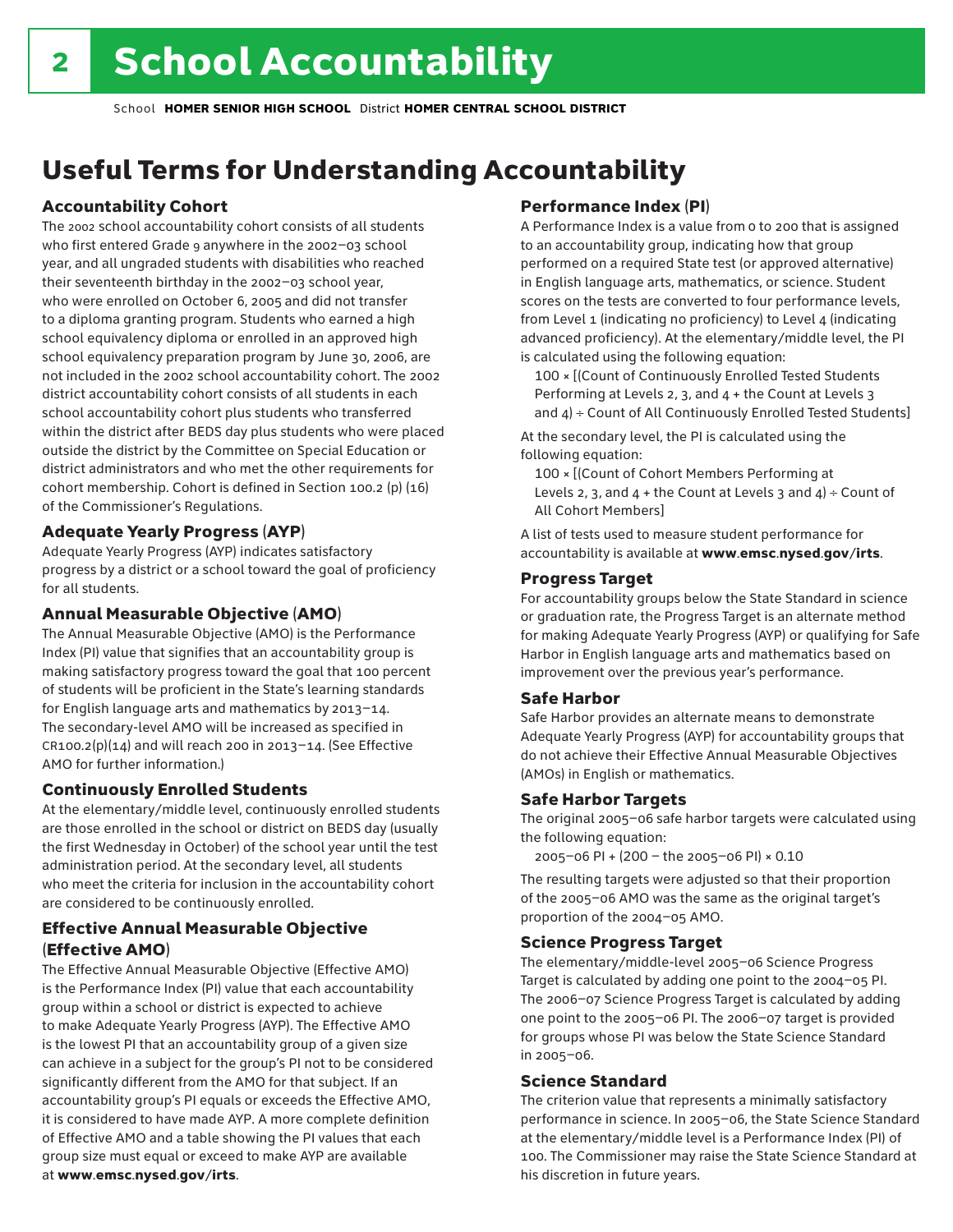considered a School Restructuring (Year 2) for the following

year, if it continues to receive Title I funds.

School **HOMER SENIOR HIGH SCHOOL** District **HOMER CENTRAL SCHOOL DISTRICT**

## Understanding Your School Accountability Status

The list below defines the school status categories applied to each accountability measure under New York State's accountability system, which is divided into a Federal Title I component and a State component. Accountability measures for schools at the elementary/middle level are English language arts (ELA), mathematics, and science; at the secondary level, they are ELA, mathematics, and graduation rate. A school may be assigned a different status for different accountability measures. The overall status of a school is the status assigned to the school for the accountability measure with the most advanced designation in the hierarchy. If the school receives Title I funds, it is the most advanced designation in the Title I hierarchy, unless the school is in good standing under Title I but identified as SRAP under the State hierarchy. A school that does not receive Title I funding in a school year does not have a federal status in that year; however, all schools receive a state status even if they do not receive Title I funding. Schools in improvement status under Title I must provide school choice for their students; those in need of improvement in year 2 and beyond must also provide Supplemental Education Services to eligible students. Other consequences for schools not in good standing can be found at: www.emsc.nysed.gov/irts/school-accountability/about.shtml.

| <b>Federal Title I Status</b>                                                                                                                                                                                                                                                                                   | <b>New York State Status</b>                                                                                                                                                                                                                                                      |
|-----------------------------------------------------------------------------------------------------------------------------------------------------------------------------------------------------------------------------------------------------------------------------------------------------------------|-----------------------------------------------------------------------------------------------------------------------------------------------------------------------------------------------------------------------------------------------------------------------------------|
| (Applies to all New York State schools receiving Title I funds)                                                                                                                                                                                                                                                 | (Applies to all New York State public schools)                                                                                                                                                                                                                                    |
| School in Good Standing<br>Planning for Restructuring, Restructuring, Requiring Academic Progress, or as a School Under Registration Review.                                                                                                                                                                    | A school is considered to be in good standing if it has not been identified as a School in Need of Improvement, in Corrective Action,                                                                                                                                             |
| School in Need of Improvement (Year 1)<br>A school that has not made AYP on the same accountability<br>measure for two consecutive years while receiving<br>Title I funds is considered a School in Need of Improvement<br>(Year 1) for the following year.                                                     | <b>School Requiring Academic Progress (Year 1)</b><br>A school that has not made AYP on the same accountability<br>measure for two consecutive years is considered a School<br>Requiring Academic Progress (Year 1) for the following year.                                       |
| <b>School in Need of Improvement (Year 2)</b><br>A School in Need of Improvement (Year 1) that does not<br>make AYP on the accountability measure for which it was<br>identified is considered a School in Need of Improvement<br>(Year 2) for the following year, if it continues to receive<br>Title I funds. | <b>School Requiring Academic Progress (Year 2)</b><br>A School Requiring Academic Progress (Year 1) that does not<br>make AYP on the accountability measure for which it was identified<br>is considered a School Requiring Academic Progress (Year 2) for<br>the following year. |
| <b>School in Corrective Action</b>                                                                                                                                                                                                                                                                              | <b>School Requiring Academic Progress (Year 3)</b>                                                                                                                                                                                                                                |
| A School in Need of Improvement (Year 2) that does not                                                                                                                                                                                                                                                          | A School Requiring Academic Progress (Year 2) that does not                                                                                                                                                                                                                       |
| make AYP on the accountability measure for which it was                                                                                                                                                                                                                                                         | make AYP on the accountability measure for which it was identified                                                                                                                                                                                                                |
| identified is considered a School in Corrective Action for the                                                                                                                                                                                                                                                  | is considered a School Requiring Academic Progress (Year 3) for                                                                                                                                                                                                                   |
| following year, if it continues to receive Title I funds.                                                                                                                                                                                                                                                       | the following year.                                                                                                                                                                                                                                                               |
| <b>School Planning for Restructuring</b>                                                                                                                                                                                                                                                                        | <b>School Requiring Academic Progress (Year 4)</b>                                                                                                                                                                                                                                |
| A School in Corrective Action that does not make AYP                                                                                                                                                                                                                                                            | A School Requiring Academic Progress (Year 3) that does not                                                                                                                                                                                                                       |
| on the accountability measure for which it was identified                                                                                                                                                                                                                                                       | make AYP on the accountability measure for which it was identified                                                                                                                                                                                                                |
| is considered a School Planning for Restructuring for                                                                                                                                                                                                                                                           | is considered a School Requiring Academic Progress (Year 4) for                                                                                                                                                                                                                   |
| the following year, if it continues to receive Title I funds.                                                                                                                                                                                                                                                   | the following year.                                                                                                                                                                                                                                                               |
| School Restructuring (Year 1)                                                                                                                                                                                                                                                                                   | <b>School Requiring Academic Progress (Year 5 and above)</b>                                                                                                                                                                                                                      |
| A School Planning for Restructuring that does not make                                                                                                                                                                                                                                                          | A School Requiring Academic Progress (Year 4 and above) that                                                                                                                                                                                                                      |
| AYP on the accountability measure for which it was identified                                                                                                                                                                                                                                                   | does not make AYP on the accountability measure for which it was                                                                                                                                                                                                                  |
| is considered a School Restructuring (Year 1) for the                                                                                                                                                                                                                                                           | identified is considered a School Requiring Academic Progress                                                                                                                                                                                                                     |
| following year, if it continues to receive Title I funds.                                                                                                                                                                                                                                                       | (Year 5 and above) for the following year.                                                                                                                                                                                                                                        |
| ◆ School Restructuring (Year 2)<br>A School Restructuring (Year 1) that does not make AYP on<br>the accountability measure for which it was identified is                                                                                                                                                       |                                                                                                                                                                                                                                                                                   |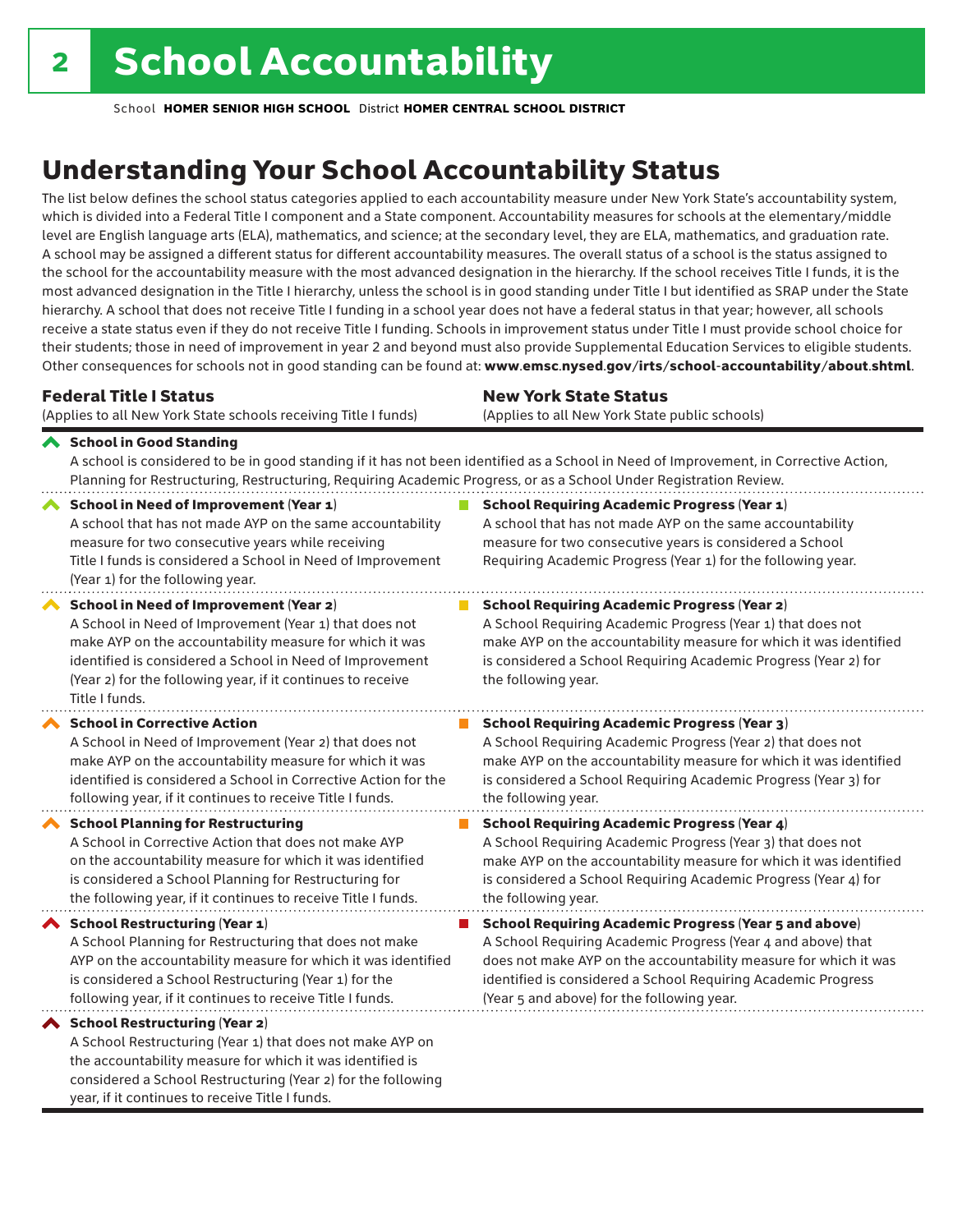# 2 School Accountability

School **HOMER SENIOR HIGH SCHOOL** District **HOMER CENTRAL SCHOOL DISTRICT**

### Summary

| <b>Overall Accountability</b> | <b>Good Standing</b>           |                               |               |  |  |  |
|-------------------------------|--------------------------------|-------------------------------|---------------|--|--|--|
| Status (2006-07)              | <b>Elementary/Middle Level</b> | <b>Secondary Level</b>        |               |  |  |  |
|                               | ELA                            | ELA                           | Good Standing |  |  |  |
|                               | Math                           | Math                          | Good Standing |  |  |  |
|                               | Science                        | Graduation Rate Good Standing |               |  |  |  |
|                               |                                |                               |               |  |  |  |

| <b>Title I Part A Funding</b> | <b>Years the School Received Title I Part A Funding</b> |         |             |  |  |
|-------------------------------|---------------------------------------------------------|---------|-------------|--|--|
|                               | $2004 - 05$                                             | 2005-06 | $2006 - 07$ |  |  |
|                               | <b>NO</b>                                               | NO.     | NO          |  |  |

#### On which accountability measures did this school make Adequate Yearly Progress (AYP) and which groups made AYP on each measure?

|                                                     | <b>Elementary/Middle Level</b> |             |             | <b>Secondary Level</b>   |               |                        |
|-----------------------------------------------------|--------------------------------|-------------|-------------|--------------------------|---------------|------------------------|
| <b>Student Groups</b>                               | English<br>Language Arts       | Mathematics | Science     | English<br>Language Arts | Mathematics   | <b>Graduation Rate</b> |
| <b>All Students</b>                                 |                                |             |             | v                        | v             | V                      |
| <b>Ethnicity</b>                                    |                                |             |             |                          |               |                        |
| American Indian or Alaska Native                    |                                |             |             |                          |               |                        |
| <b>Black or African American</b>                    |                                |             |             |                          |               |                        |
| Hispanic or Latino                                  |                                |             |             |                          |               |                        |
| Asian or Native Hawaiian/Other Pacific<br>Islander  |                                |             |             |                          |               |                        |
| White                                               |                                |             |             | v                        | V             |                        |
| <b>Other Groups</b>                                 |                                |             |             |                          |               |                        |
| <b>Students with Disabilities</b>                   |                                |             |             |                          |               |                        |
| Limited English Proficient                          |                                |             |             |                          |               |                        |
| <b>Economically Disadvantaged</b>                   | $\overline{\phantom{m}}$       |             |             | -                        |               |                        |
| <b>Student groups making</b><br>AYP in each subject | 0 of 0                         | $-0$ of 0   | $-0$ of $0$ | $\vee$ 2 of 2            | $\vee$ 2 of 2 | $\vee$ 1 of 1          |

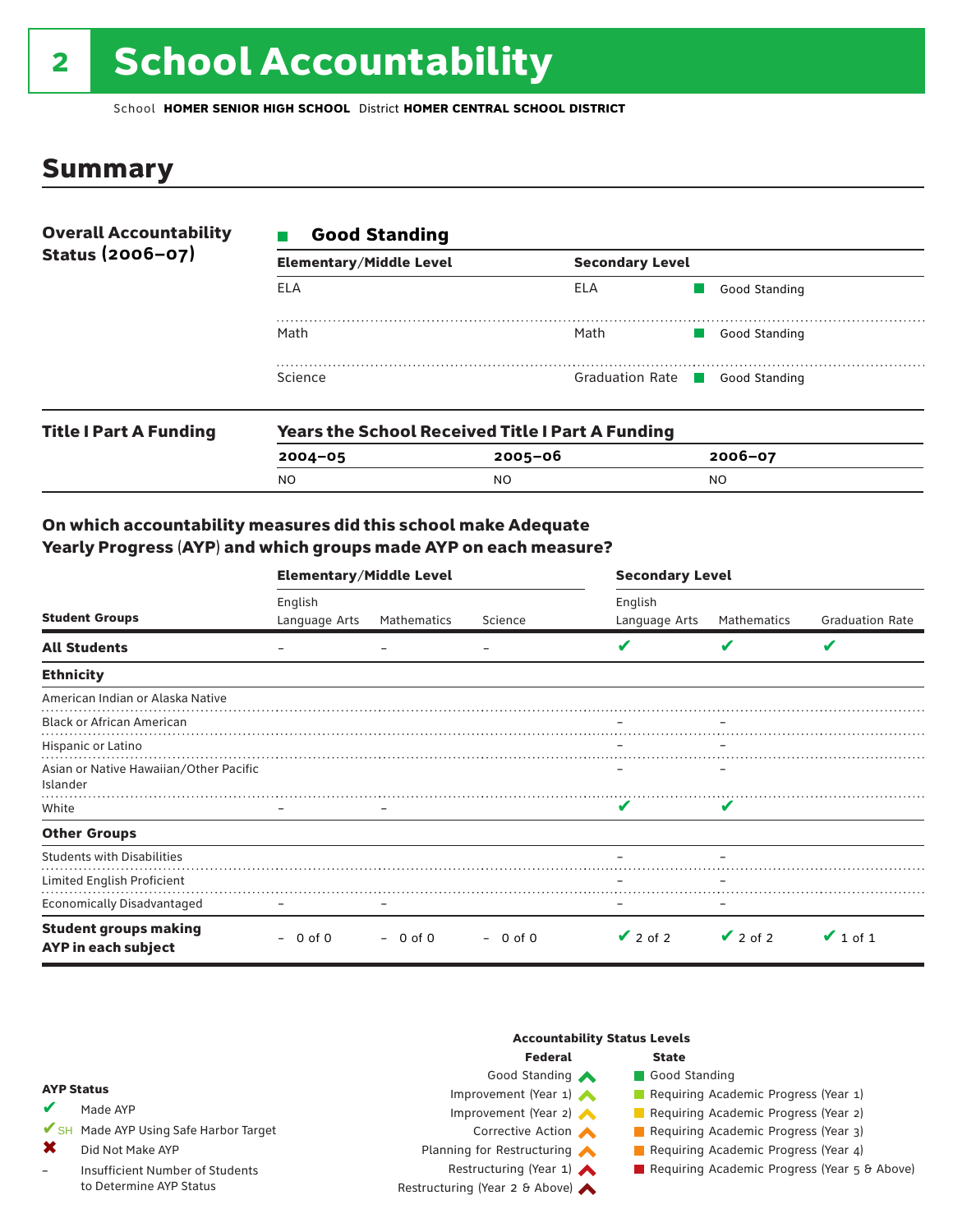## **Elementary/Middle-Level English Language Arts**

| <b>Accountability Status</b><br>for This Subject<br>$(2006 - 07)$ |        |                                                    |
|-------------------------------------------------------------------|--------|----------------------------------------------------|
| <b>Accountability Measures</b>                                    | 0 of 0 | Student groups making AYP in English Language Arts |
|                                                                   |        |                                                    |
| <b>Prospective Status</b>                                         |        |                                                    |

### How did students in each accountability group perform on **elementary/middle-level English Language Arts accountability measures?**

|                                                          | <b>AYP</b>    |              | Participation <sup>2</sup> |           | Test Performance <sup>3</sup>                                                                                 |           | <b>Performance Objectives</b> |         |  |
|----------------------------------------------------------|---------------|--------------|----------------------------|-----------|---------------------------------------------------------------------------------------------------------------|-----------|-------------------------------|---------|--|
| <b>Student Group</b>                                     |               | Met          | Percentage                 | Met       | Performance                                                                                                   | Effective | Safe Harbor Target            |         |  |
| (Total: Continuous Enrollment) <sup>1</sup>              | <b>Status</b> | Criterion    | <b>Tested</b>              | Criterion | Index                                                                                                         | AMO       | $2005 - 06$                   | 2006-07 |  |
| <b>All Students (3:3)</b>                                |               |              |                            |           |                                                                                                               |           |                               |         |  |
| <b>Ethnicity</b>                                         |               |              |                            |           |                                                                                                               |           |                               |         |  |
| American Indian or Alaska Native<br>(0:0)                |               |              |                            |           |                                                                                                               |           |                               |         |  |
| <b>Black or African American</b><br>(0:0)                |               |              |                            |           |                                                                                                               |           |                               |         |  |
| Hispanic or Latino (0:0)                                 |               |              |                            |           |                                                                                                               |           |                               |         |  |
| Asian or Native Hawaiian/Other Pacific<br>Islander (0:0) |               |              |                            |           |                                                                                                               |           |                               |         |  |
| White (3:3)                                              |               |              |                            |           | $\overline{\phantom{m}}$                                                                                      |           |                               |         |  |
| <b>Other Groups</b>                                      |               |              |                            |           |                                                                                                               |           |                               |         |  |
| Students with Disabilities <sup>4</sup><br>(0:0)         |               |              |                            |           |                                                                                                               |           |                               |         |  |
| <b>Limited English Proficient</b><br>(0:0)               |               |              |                            |           |                                                                                                               |           |                               |         |  |
| <b>Economically Disadvantaged</b><br>(1:1)               |               |              |                            |           |                                                                                                               |           |                               |         |  |
| <b>Final AYP Determination</b>                           | $-0$ of 0     |              |                            |           |                                                                                                               |           |                               |         |  |
|                                                          |               | <b>NOTES</b> |                            |           | These data show the count of students enrolled during the test administration period (used for Participation) |           |                               |         |  |

| <b>AYP Status</b> |                                                            |  | followed by the count of continuously enrolled tested students (used for Performance). For accountability calculations,<br>students who were excused from testing for medical reasons are not included in the enrollment count.<br>Groups with fewer than 40 students enrolled during the test administration period are not required to meet<br>the participation criterion. If the participation rate of a group fell below 95 percent in 2005-06, the enrollment<br>shown is the sum of 2004-05 and 2005-06 enrollments and the percent tested is the weighted average<br>of the participation rates over those two years. |  |  |  |  |
|-------------------|------------------------------------------------------------|--|-------------------------------------------------------------------------------------------------------------------------------------------------------------------------------------------------------------------------------------------------------------------------------------------------------------------------------------------------------------------------------------------------------------------------------------------------------------------------------------------------------------------------------------------------------------------------------------------------------------------------------|--|--|--|--|
|                   | Made AYP                                                   |  | For schools with fewer than 30 continuously enrolled tested students in the All Students group in 2005-06,<br>data for 2004-05 and 2005-06 were combined to determine counts and PIs. For schools with 30 or more                                                                                                                                                                                                                                                                                                                                                                                                             |  |  |  |  |
|                   | SH Made AYP Using Safe Harbor Target                       |  | continuously enrolled students in the All Students group in 2005-06, student groups with fewer than 30                                                                                                                                                                                                                                                                                                                                                                                                                                                                                                                        |  |  |  |  |
| х                 | Did Not Make AYP                                           |  | continuously enrolled tested students are not required to meet the performance criterion.<br>If the school failed to make AYP solely because of the performance of students with disabilities, met the 95%                                                                                                                                                                                                                                                                                                                                                                                                                    |  |  |  |  |
|                   | Insufficient Number of Students<br>to Determine AYP Status |  | participation requirement for this group, and would meet or exceed the AMO for this subject if 34 points were<br>added to the PI, then the school is considered to have made AYP for students with disabilities.                                                                                                                                                                                                                                                                                                                                                                                                              |  |  |  |  |
|                   |                                                            |  | This student group did not make AYP in science; therefore, it did not qualify for Safe Harbor.                                                                                                                                                                                                                                                                                                                                                                                                                                                                                                                                |  |  |  |  |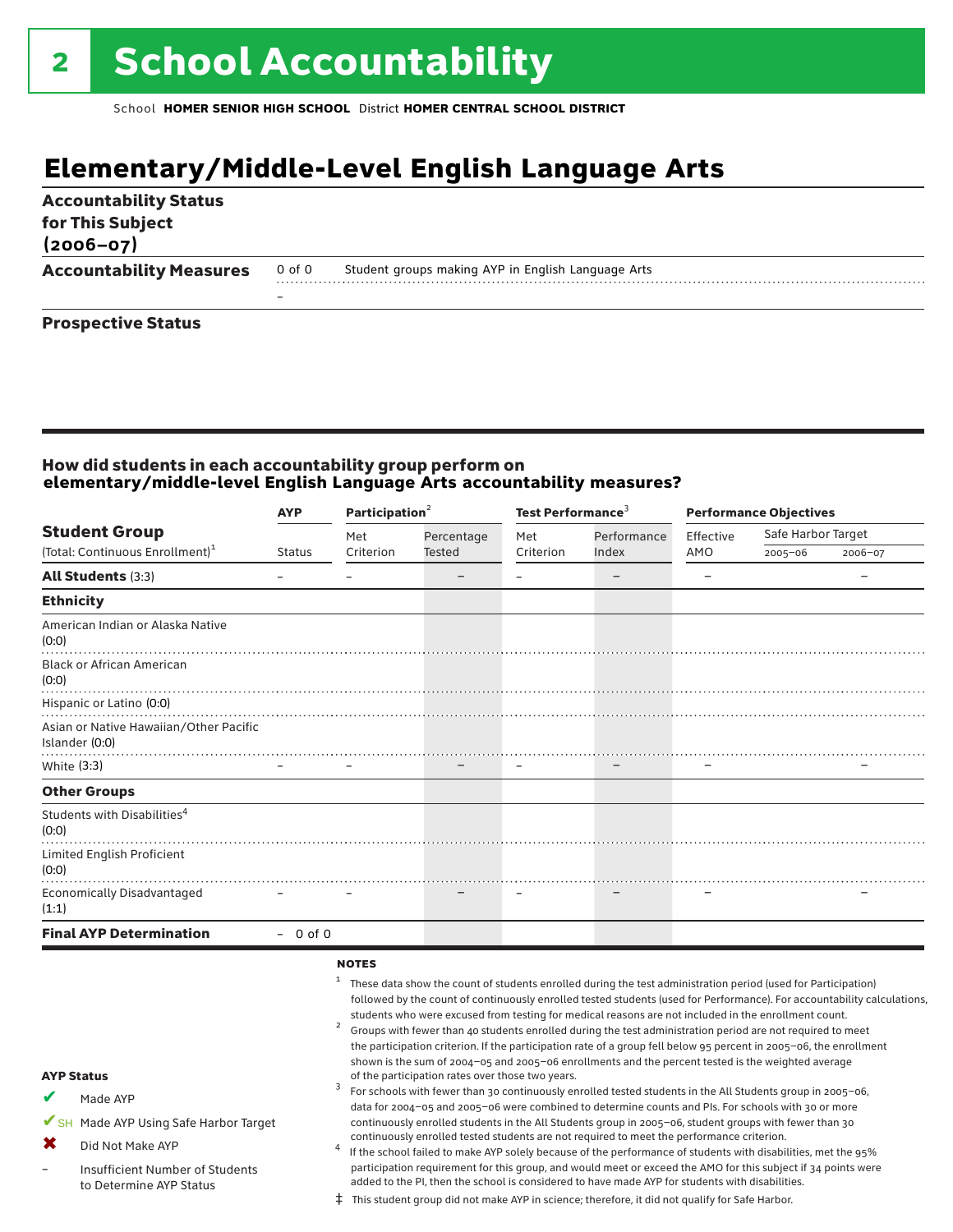## **Elementary/Middle-Level Mathematics**

| <b>Accountability Status</b><br>for This Subject<br>$(2006 - 07)$ |                          |                                          |
|-------------------------------------------------------------------|--------------------------|------------------------------------------|
| <b>Accountability Measures</b>                                    | 0 of 0                   | Student groups making AYP in Mathematics |
|                                                                   | $\overline{\phantom{0}}$ |                                          |

#### Prospective Status

#### How did students in each accountability group perform on **elementary/middle-level Mathematics accountability measures?**

|                                                          | <b>AYP</b>    | Participation <sup>2</sup> |               | Test Performance <sup>3</sup> |                          |           | <b>Performance Objectives</b> |         |
|----------------------------------------------------------|---------------|----------------------------|---------------|-------------------------------|--------------------------|-----------|-------------------------------|---------|
| <b>Student Group</b>                                     |               | Met                        | Percentage    | Met                           | Performance              | Effective | Safe Harbor Target            |         |
| (Total: Continuous Enrollment) <sup>1</sup>              | <b>Status</b> | Criterion                  | <b>Tested</b> | Criterion                     | Index                    | AMO       | 2005-06                       | 2006-07 |
| <b>All Students (3:3)</b>                                |               |                            |               |                               | $\overline{\phantom{0}}$ |           |                               |         |
| <b>Ethnicity</b>                                         |               |                            |               |                               |                          |           |                               |         |
| American Indian or Alaska Native<br>(0:0)                |               |                            |               |                               |                          |           |                               |         |
| <b>Black or African American</b><br>(0:0)                |               |                            |               |                               |                          |           |                               |         |
| Hispanic or Latino (0:0)                                 |               |                            |               |                               |                          |           |                               |         |
| Asian or Native Hawaiian/Other Pacific<br>Islander (0:0) |               |                            |               |                               |                          |           |                               |         |
| White (3:3)                                              |               |                            |               |                               |                          |           |                               |         |
| <b>Other Groups</b>                                      |               |                            |               |                               |                          |           |                               |         |
| Students with Disabilities <sup>4</sup><br>(0:0)         |               |                            |               |                               |                          |           |                               |         |
| Limited English Proficient<br>(0:0)                      |               |                            |               |                               |                          |           |                               |         |
| <b>Economically Disadvantaged</b><br>(1:1)               |               |                            |               |                               |                          |           |                               |         |
| <b>Final AYP Determination</b>                           | $-0$ of 0     |                            |               |                               |                          |           |                               |         |
|                                                          |               | <b>NOTES</b>               |               |                               |                          |           |                               |         |

|                   |                                      | These data show the count of students enrolled during the test administration period (used for Participation)           |  |  |  |
|-------------------|--------------------------------------|-------------------------------------------------------------------------------------------------------------------------|--|--|--|
|                   |                                      | followed by the count of continuously enrolled tested students (used for Performance). For accountability calculations, |  |  |  |
|                   |                                      | students who were excused from testing for medical reasons are not included in the enrollment count.                    |  |  |  |
|                   |                                      | Groups with fewer than 40 students enrolled during the test administration period are not required to meet              |  |  |  |
|                   |                                      | the participation criterion. If the participation rate of a group fell below 95 percent in 2005-06, the enrollment      |  |  |  |
|                   |                                      | shown is the sum of 2004-05 and 2005-06 enrollments and the percent tested is the weighted average                      |  |  |  |
| <b>AYP Status</b> |                                      | of the participation rates over those two years.                                                                        |  |  |  |
| V                 | Made AYP                             | For schools with fewer than 30 continuously enrolled tested students in the All Students group in 2005-06,              |  |  |  |
|                   |                                      | data for 2004-05 and 2005-06 were combined to determine counts and PIs. For schools with 30 or more                     |  |  |  |
|                   | SH Made AYP Using Safe Harbor Target | continuously enrolled students in the All Students group in 2005-06, student groups with fewer than 30                  |  |  |  |
| Х                 | Did Not Make AYP                     | continuously enrolled tested students are not required to meet the performance criterion.                               |  |  |  |
|                   |                                      | If the school failed to make AYP solely because of the performance of students with disabilities, met the 95%           |  |  |  |
|                   | Insufficient Number of Students      | participation requirement for this group, and would meet or exceed the AMO for this subject if 34 points were           |  |  |  |
|                   | to Determine AYP Status              | added to the PI, then the school is considered to have made AYP for students with disabilities.                         |  |  |  |
|                   |                                      | This student group did not make AYP in science; therefore, it did not qualify for Safe Harbor.                          |  |  |  |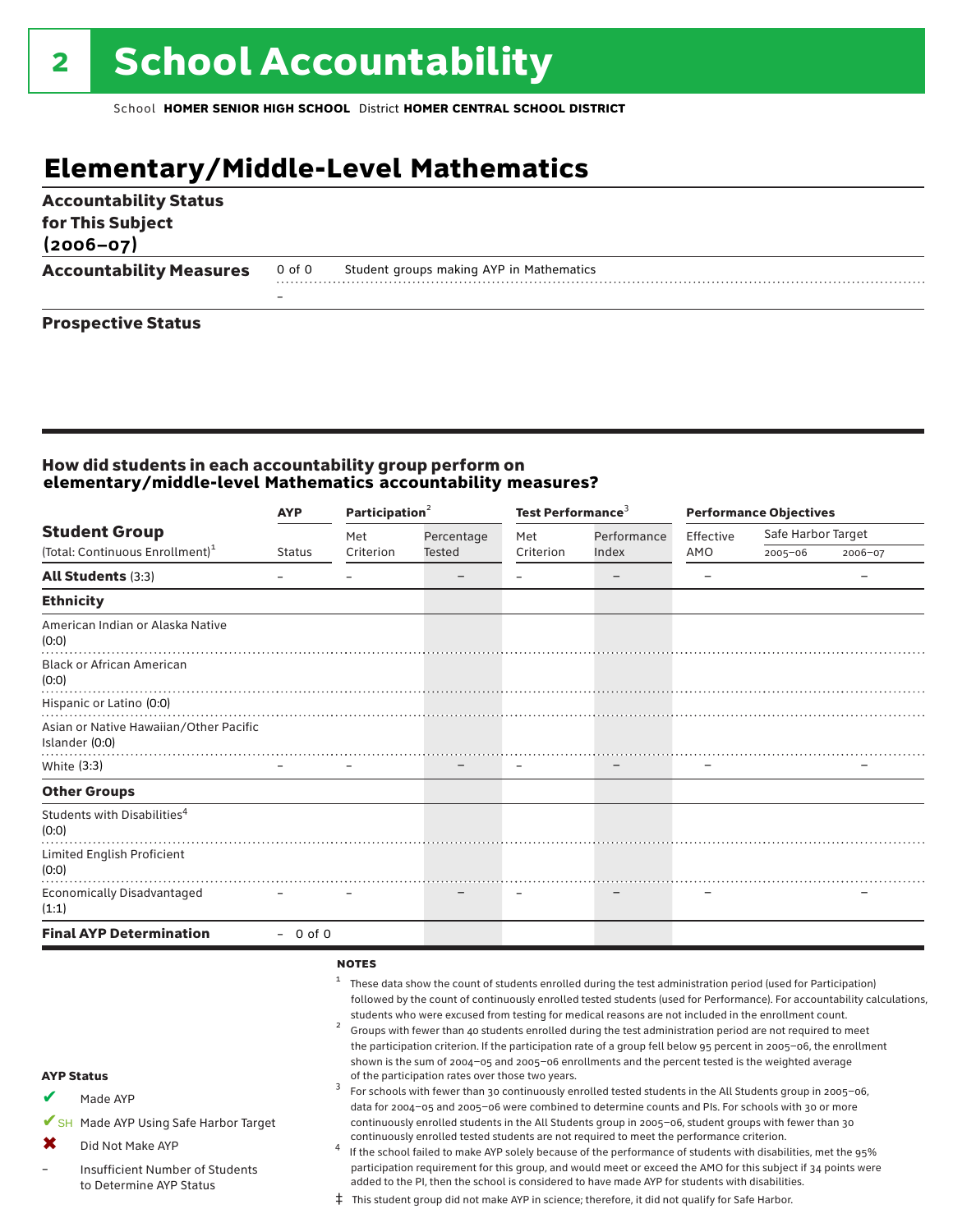### Elementary/Middle-Level Science

| <b>Accountability Status</b><br>for This Subject<br>$(2006 - 07)$ |        |                                      |  |
|-------------------------------------------------------------------|--------|--------------------------------------|--|
| <b>Accountability Measures</b>                                    | 0 of 0 | Student groups making AYP in Science |  |
|                                                                   | -      |                                      |  |
| <b>Prospective Status</b>                                         |        |                                      |  |

#### How did students in each accountability group perform on elementary/middle-level science accountability measures?

|                                                          | <b>AYP</b> |                      | Participation <sup>2</sup> |               | Test Performance <sup>3</sup> |             | <b>Performance Objectives</b> |                 |                 |
|----------------------------------------------------------|------------|----------------------|----------------------------|---------------|-------------------------------|-------------|-------------------------------|-----------------|-----------------|
| <b>Student Group</b>                                     |            | Safe Harbor          | Met                        | Percentage    | Met                           | Performance | State                         | Progress Target |                 |
| (Total: Continuous Enrollment) <sup>1</sup>              |            | Status Qualification | Criterion                  | <b>Tested</b> | Criterion                     | Index       | Standard                      |                 | 2005-06 2006-07 |
| <b>All Students (3:3)</b>                                |            |                      |                            |               |                               |             |                               |                 |                 |
| <b>Ethnicity</b>                                         |            |                      |                            |               |                               |             |                               |                 |                 |
| American Indian or Alaska Native<br>(0:0)                |            |                      |                            |               |                               |             |                               |                 |                 |
| <b>Black or African American</b><br>(0:0)                |            |                      |                            |               |                               |             |                               |                 |                 |
| Hispanic or Latino (0:0)                                 |            |                      |                            |               |                               |             |                               |                 |                 |
| Asian or Native Hawaiian/Other Pacific<br>Islander (0:0) |            |                      |                            |               |                               |             |                               |                 |                 |
| White (3:3)                                              |            |                      |                            |               |                               |             |                               |                 |                 |
| <b>Other Groups</b>                                      |            |                      |                            |               |                               |             |                               |                 |                 |
| <b>Students with Disabilities</b><br>(0:0)               |            |                      |                            |               |                               |             |                               |                 |                 |
| Limited English Proficient<br>(0:0)                      |            |                      |                            |               |                               |             |                               |                 |                 |
| Economically Disadvantaged<br>(1:1)                      |            |                      |                            |               |                               |             |                               |                 |                 |
| <b>Final AYP Determination</b>                           | $-0$ of 0  |                      |                            |               |                               |             |                               |                 |                 |

#### **NOTES**

#### $1$  These data show the count of students enrolled during the test administration period (used for Participation) followed by the count of continuously enrolled tested students (used for Performance). For accountability calculations,

## students who were excused from testing for medical reasons are not included in the enrollment count. <sup>2</sup> Groups with fewer than <sup>40</sup> students enrolled during the test administration period are not required to meet

the participation criterion. If the participation rate of a group fell below 80 percent in 2005–06, the enrollment shown is the sum of 2004–05 and 2005–06 enrollments and the percent tested is the weighted average of the participation rates over those two years.<br><sup>3</sup> Groups with fewer than 30 continuously enrolled tested students are not required to meet the performance criterion.

For schools with fewer than 30 continuously enrolled tested students in 2005–06, data for 2004–05 and 2005–06 were combined to determine counts and performance indices.

#### AYP Status

Made AYP ✔

✔SH Made AYP Using Safe Harbor Target

Did Not Make AYP  $\mathbf x$ 

Insufficient Number of Students to Determine AYP Status –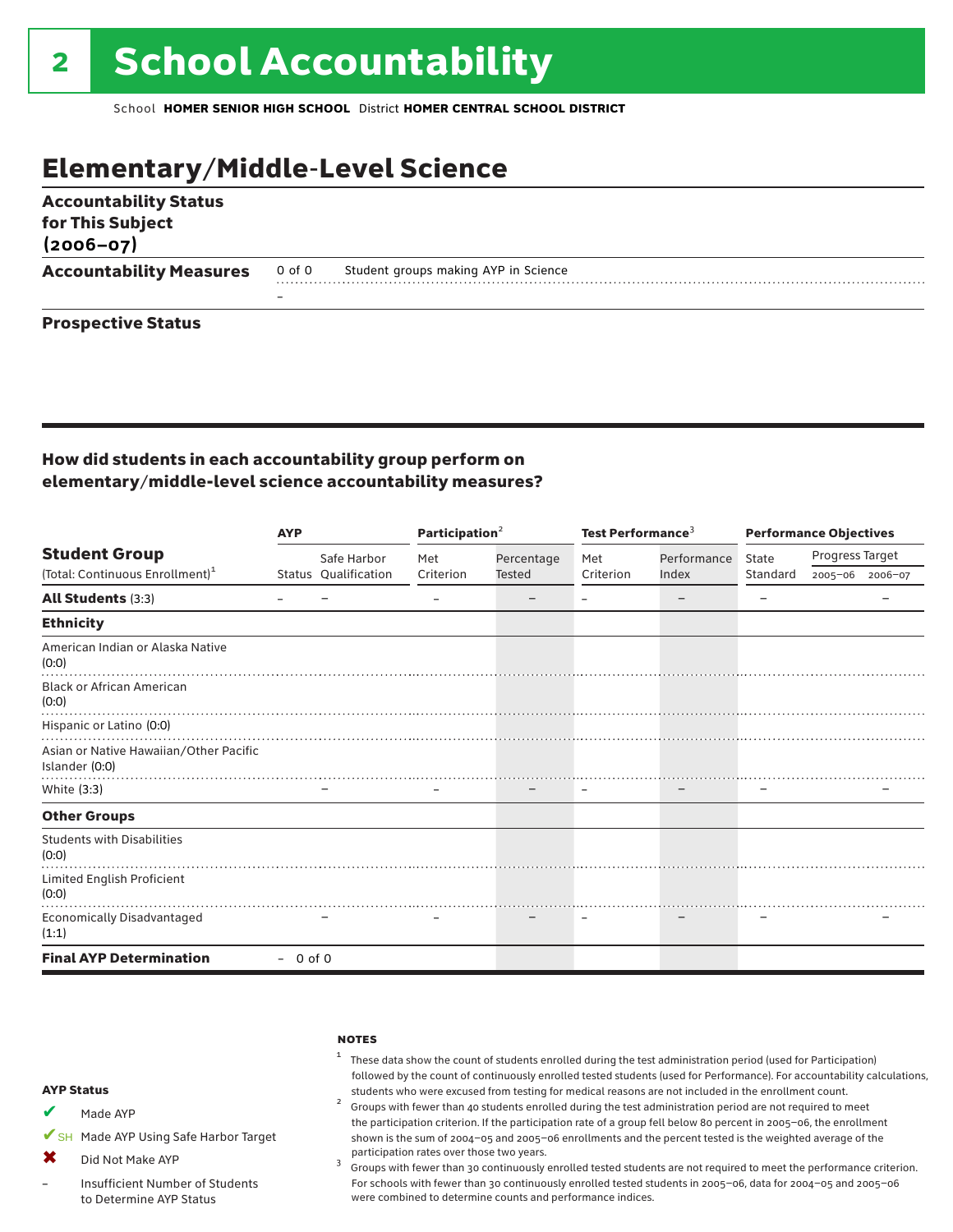## **Secondary-Level English Language Arts**

| <b>Accountability Status</b><br>for This Subject<br>$(2006 - 07)$ |        | Good Standing                                          |
|-------------------------------------------------------------------|--------|--------------------------------------------------------|
| <b>Accountability Measures</b>                                    | 2 of 2 | Student groups making AYP in English Language Arts     |
|                                                                   |        | Made AYP                                               |
| <b>Prospective Status</b>                                         |        | This school will be in good standing in 2007-08. [101] |

#### How did students in each accountability group perform on **secondary-level English Language Arts accountability measures?**

|                                                                    | <b>AYP</b>    | Participation <sup>2</sup> |                          | Test Performance <sup>3</sup> |                          | <b>Performance Objectives</b> |                                   |         |
|--------------------------------------------------------------------|---------------|----------------------------|--------------------------|-------------------------------|--------------------------|-------------------------------|-----------------------------------|---------|
| <b>Student Group</b><br>$(12th$ Graders: 2002 Cohort) <sup>1</sup> | <b>Status</b> | Met<br>Criterion           | Percentage<br>Tested     | Met<br>Criterion              | Performance<br>Index     | Effective<br>AMO              | Safe Harbor Target<br>$2005 - 06$ | 2006-07 |
|                                                                    |               |                            |                          |                               |                          |                               |                                   |         |
| <b>All Students (168:171)</b>                                      | V             | V                          | 99%                      | V                             | 186                      | 146                           |                                   |         |
| <b>Ethnicity</b>                                                   |               |                            |                          |                               |                          |                               |                                   |         |
| American Indian or Alaska Native<br>(0:0)                          |               |                            |                          |                               |                          |                               |                                   |         |
| <b>Black or African American</b><br>(1:1)                          |               |                            |                          |                               |                          |                               |                                   |         |
| Hispanic or Latino (1:1)                                           |               |                            |                          |                               |                          |                               |                                   |         |
| Asian or Native Hawaiian/Other Pacific -<br>Islander (2:2)         |               |                            |                          |                               |                          |                               |                                   |         |
| White (164:167)                                                    | V             | $\mathbf v$                | 99%                      | V                             | 186                      | 146                           |                                   |         |
| <b>Other Groups</b>                                                |               |                            |                          |                               |                          |                               |                                   |         |
| <b>Students with Disabilities</b><br>(21:21)                       |               |                            | $\overline{\phantom{a}}$ |                               | $\overline{\phantom{0}}$ |                               |                                   |         |
| Limited English Proficient<br>(1:0)                                |               |                            |                          |                               |                          |                               |                                   |         |
| <b>Economically Disadvantaged</b><br>(21:23)                       |               |                            |                          |                               |                          |                               |                                   |         |
| <b>Final AYP Determination</b>                                     | $\vee$ 2 of 2 |                            |                          |                               |                          |                               |                                   |         |

#### **NOTES**

### $1$  These data show the count of 12th graders in 2005-06 (used for Participation) followed by the count of students in the 2002 cohort (used for Performance). <sup>2</sup> Groups with fewer than 40 students in the 12th grade are not required to meet the participation criterion.

- Made AYP ✔
- ✔SH Made AYP Using Safe Harbor Target
- Did Not Make AYP ✖
- Insufficient Number of Students to Determine AYP Status –
- those two years.  $3$  For schools with fewer than 30 students in the 2002 cohort, data for 2001 and 2002 cohort members were combined to determine counts and PIs. For schools with 30 or more students in the 2002 cohort in the All Students group, groups with fewer than 30 students in the 2002 cohort are not required to meet the performance criterion.

If the participation rate of a group fell below 95 percent in 2005–06, the enrollment shown is the sum of the 2004–05 and 2005–06 Grade 12 enrollments and the percent tested is the weighted average of the participation rates over

‡ This student group did not make AYP in graduation rate; therefore, it did not qualify for Safe Harbor.

#### AYP Status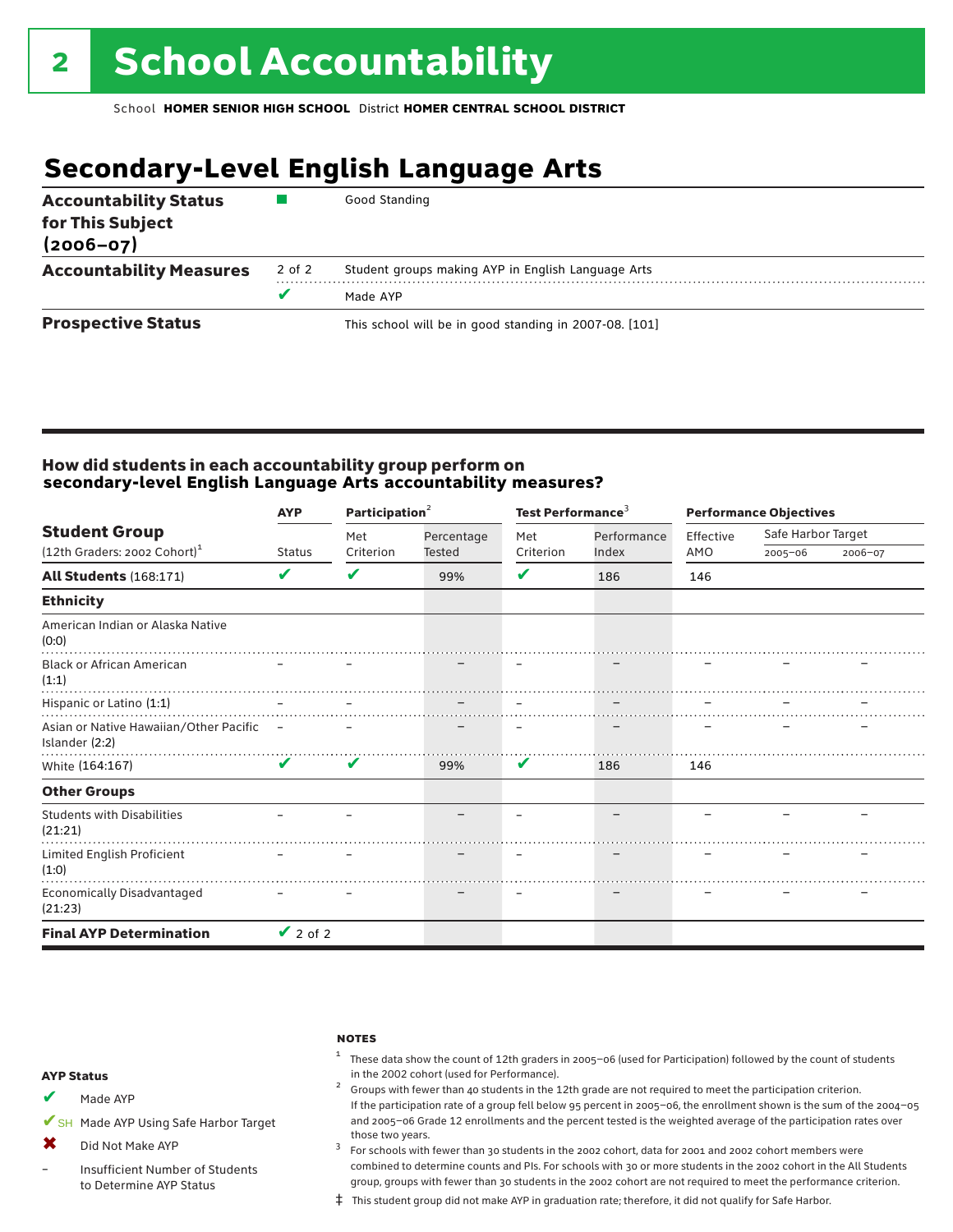## **Secondary-Level Mathematics**

| <b>Accountability Status</b><br>for This Subject<br>$(2006 - 07)$ |        | Good Standing                                          |
|-------------------------------------------------------------------|--------|--------------------------------------------------------|
| <b>Accountability Measures</b>                                    | 2 of 2 | Student groups making AYP in Mathematics               |
|                                                                   | v      | Made AYP                                               |
| <b>Prospective Status</b>                                         |        | This school will be in good standing in 2007-08. [101] |

#### How did students in each accountability group perform on **secondary-level Mathematics accountability measures?**

|                                                            | <b>AYP</b>    | Participation <sup>2</sup> |            | Test Performance <sup>3</sup> |             | <b>Performance Objectives</b> |                    |         |
|------------------------------------------------------------|---------------|----------------------------|------------|-------------------------------|-------------|-------------------------------|--------------------|---------|
| <b>Student Group</b>                                       |               | Met                        | Percentage | Met                           | Performance | Effective                     | Safe Harbor Target |         |
| (12th Graders: 2002 Cohort) <sup>1</sup>                   | <b>Status</b> | Criterion                  | Tested     | Criterion                     | Index       | AMO                           | $2005 - 06$        | 2006-07 |
| <b>All Students (168:171)</b>                              | V             | V                          | 99%        | V                             | 190         | 138                           |                    |         |
| <b>Ethnicity</b>                                           |               |                            |            |                               |             |                               |                    |         |
| American Indian or Alaska Native<br>(0:0)                  |               |                            |            |                               |             |                               |                    |         |
| <b>Black or African American</b><br>(1:1)                  |               |                            |            |                               |             |                               |                    |         |
| Hispanic or Latino (1:1)                                   |               |                            |            |                               |             |                               |                    |         |
| Asian or Native Hawaiian/Other Pacific -<br>Islander (2:2) |               |                            |            |                               |             |                               |                    |         |
| White (164:167)                                            | $\checkmark$  | V                          | 99%        | V                             | 190         | 138                           |                    |         |
| <b>Other Groups</b>                                        |               |                            |            |                               |             |                               |                    |         |
| <b>Students with Disabilities</b><br>(21:21)               |               |                            |            |                               |             |                               |                    |         |
| Limited English Proficient<br>(1:0)<br>.                   |               |                            |            |                               |             |                               |                    |         |
| Economically Disadvantaged<br>(21:23)                      |               |                            |            | $\overline{\phantom{m}}$      |             |                               |                    |         |
| <b>Final AYP Determination</b>                             | $\vee$ 2 of 2 |                            |            |                               |             |                               |                    |         |

#### **NOTES**

 $1$  These data show the count of 12th graders in 2005-06 (used for Participation) followed by the count of students in the 2002 cohort (used for Performance).<br><sup>2</sup> Groups with fewer than 40 students in the 12th grade are not required to meet the participation criterion.

#### AYP Status

Made AYP ✔

✔SH Made AYP Using Safe Harbor Target

Did Not Make AYP  $\mathbf x$ 

Insufficient Number of Students to Determine AYP Status –

those two years.  $3$  For schools with fewer than 30 students in the 2002 cohort, data for 2001 and 2002 cohort members were combined to determine counts and PIs. For schools with 30 or more students in the 2002 cohort in the All Students group, groups with fewer than 30 students in the 2002 cohort are not required to meet the performance criterion.

If the participation rate of a group fell below 95 percent in 2005–06, the enrollment shown is the sum of the 2004–05 and 2005–06 Grade 12 enrollments and the percent tested is the weighted average of the participation rates over

‡ This student group did not make AYP in graduation rate; therefore, it did not qualify for Safe Harbor.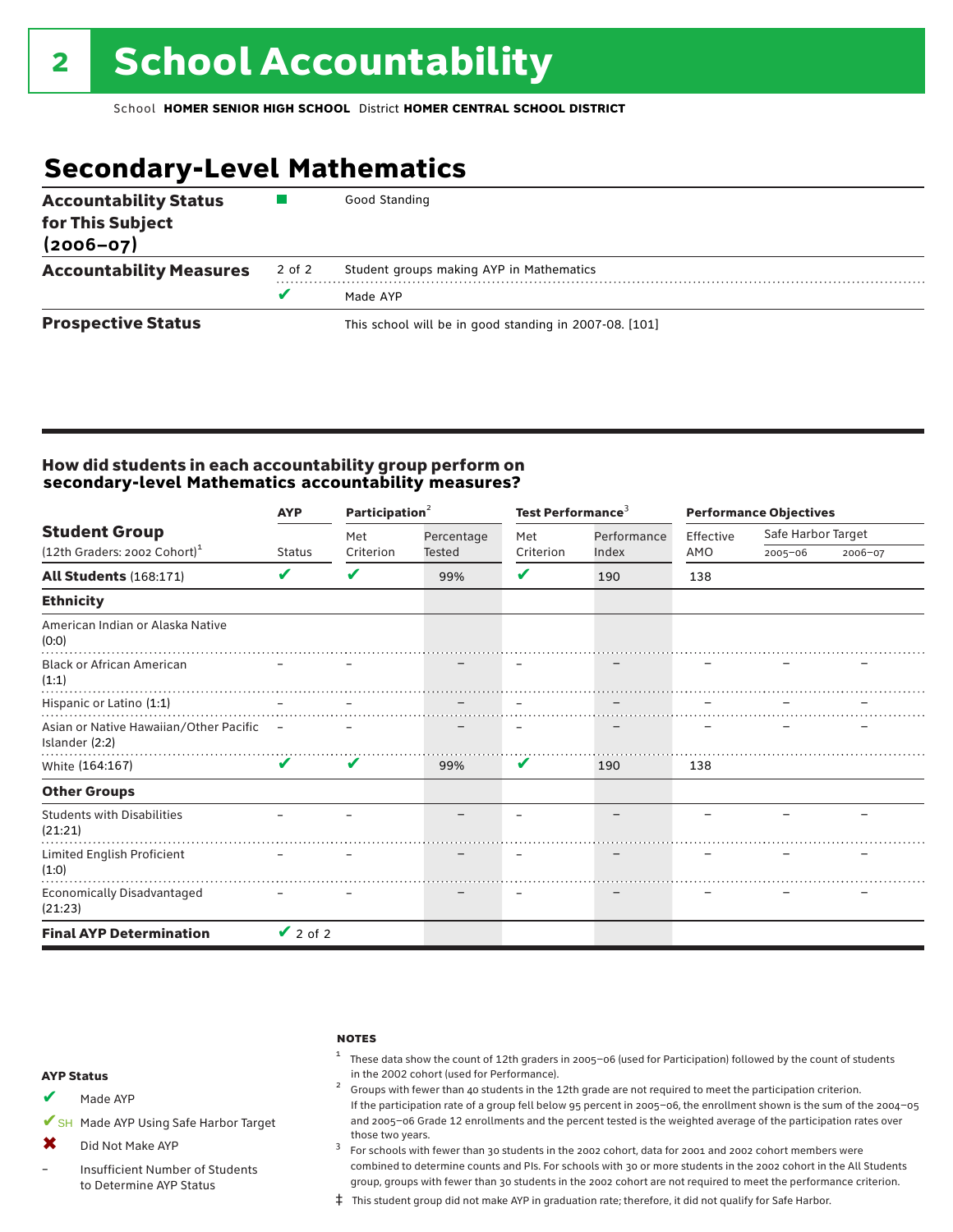### Graduation Rate

| <b>Accountability Status</b><br>for This Indicator<br>$(2006 - 07)$ |        | Good Standing                                          |
|---------------------------------------------------------------------|--------|--------------------------------------------------------|
| <b>Accountability Measures</b>                                      | 1 of 1 | Student groups making AYP in Graduation Rate           |
|                                                                     | v      | Made AYP                                               |
| <b>Prospective Status</b>                                           |        | This school will be in good standing in 2007-08. [101] |

#### How did students in each accountability group perform on graduation rate accountability measures?

|                                                           |               | <b>Graduation</b> |                   | <b>Objectives</b> |                 |         |  |
|-----------------------------------------------------------|---------------|-------------------|-------------------|-------------------|-----------------|---------|--|
| <b>Student Group</b>                                      |               | Met               | Graduation        | State             | Progress Target |         |  |
| (Cohort Count) <sup>1</sup>                               | <b>AYP</b>    | Criterion         | Rate <sup>2</sup> | Standard          | $2005 - 06$     | 2006-07 |  |
| All Students (176)                                        | V             | ✔                 | 88%               | 55%               |                 |         |  |
| <b>Ethnicity</b>                                          |               |                   |                   |                   |                 |         |  |
| American Indian or<br>Alaska Native (0)                   |               |                   |                   |                   |                 |         |  |
| <b>Black or African</b><br>American (1)                   |               |                   |                   |                   |                 |         |  |
| Hispanic or<br>Latino (2)                                 |               |                   |                   |                   |                 |         |  |
| Asian or Native<br>Hawaiian/Other<br>Pacific Islander (0) |               |                   |                   |                   |                 |         |  |
| White (173)                                               |               | V                 | 88%               | 55%               |                 |         |  |
| <b>Other Groups</b>                                       |               |                   |                   |                   |                 |         |  |
| Students with<br>Disabilities (27)                        |               |                   |                   |                   |                 |         |  |
| Limited English<br>Proficient (2)                         |               |                   |                   |                   |                 |         |  |
| Economically<br>Disadvantaged (20)                        |               |                   |                   |                   |                 |         |  |
| <b>Final AYP</b><br><b>Determination</b>                  | $\vee$ 1 of 1 |                   |                   |                   |                 |         |  |

#### **NOTES**

<sup>1</sup> Graduation-rate cohort for each year includes all students in the accountability cohort in the previous year plus all students excluded from that accountability cohort solely because they transferred to a high school equivalency preparation program, approved

under Commissioner's Regulations 100.7. <sup>2</sup> Percentage of the 2001 cohort that earned a local or Regents diploma by August 31, 2005.

### Graduation Rate Information

For a school or a district to make AYP in graduation rate, the percentage of 2001 graduation-rate cohort members earning a local or Regents diploma by August 31, 2005 for the "All Students" group must equal or exceed the Graduation-Rate Standard or the Graduation-Rate Progress Target for 2005–06.

The Graduation Rate Standard is the criterion value that represents a minimally satisfactory percentage of cohort members earning a local diploma. The State Graduation-Rate Standard for the 2001 cohort is 55 percent. The Commissioner may raise the Graduation-Rate Standard at his discretion in future years.

The 2005–06 Graduation-Rate Progress Target is calculated by adding one point to the percentage of the 2000 cohort earning a local or Regents diploma by August 31, 2004. The 2006–07 Graduation-Rate Progress Target is calculated by adding one point to the percentage of the 2001 cohort earning a local or Regents diploma by August 31, 2005. This target is provided for each group whose percentage earning a local or Regents diploma by August 31, 2005 is below the Graduation-Rate Standard in 2005–06 (55%). Groups with fewer than 30 cohort members are not subject to this criterion.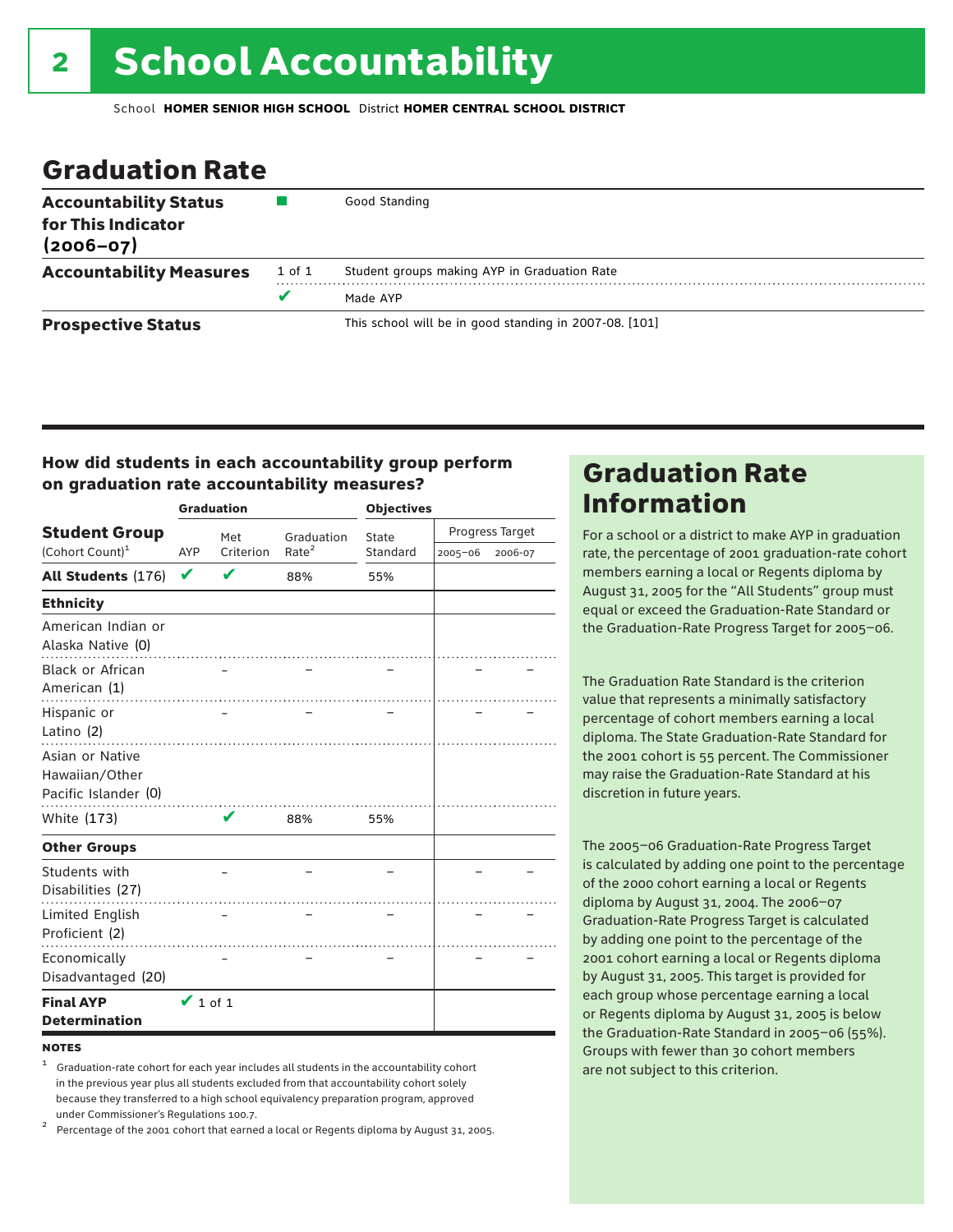### Summary of 2005–06 School Performance

Performance on the State assessments in English language arts, mathematics, and science at the elementary and middle levels is reported in terms of mean scores and the percentage of tested students scoring at or above Level 2, Level 3, and Level 4. Performance on the State assessments in ELA and mathematics at the secondary level is reported in terms of the percentage of students in a cohort scoring at these levels.

|                              | scored at or above Level 3              | Percentage of students that | Total<br>Tested |
|------------------------------|-----------------------------------------|-----------------------------|-----------------|
| <b>English Language Arts</b> | 0%                                      | 50%                         | 100%            |
| Grade 8                      |                                         |                             | 3               |
| <b>Mathematics</b>           |                                         |                             |                 |
| Grade 8                      |                                         |                             | 3               |
| <b>Science</b>               |                                         |                             |                 |
| Grade 8                      |                                         |                             | 3               |
|                              | scored at or above Level 3              | Percentage of students that | 2002<br>Cohort  |
| <b>Secondary Level</b>       | 0%                                      | 50%                         | 100%            |
| English                      | 85%                                     |                             | 184             |
| <b>Mathematics</b>           | 90%                                     |                             | 184             |
|                              | Percentage of students<br>who graduated |                             | 2002<br>Cohort  |
| <b>Graduation Rate</b>       | 0%                                      | 50%                         | 100%            |
| 2002 Cohort                  | 84%                                     |                             | 184             |

#### About the Performance Level Descriptors

#### Level 1: Not Meeting Learning Standards.

Student performance does not demonstrate an understanding of the content expected in the subject and grade level.

#### Level 2: Partially Meeting Learning Standards.

Student performance demonstrates a partial understanding of the content expected in the subject and grade level.

#### Level 3: Meeting Learning Standards.

Student performance demonstrates an understanding of the content expected in the subject and grade level.

#### Level 4: Meeting Learning Standards with Distinction.

Student performance demonstrates a thorough understanding of the content expected in the subject and grade level.

#### How are Need/Resource Capacity (N/RC) categories determined?

Districts are divided into high, average, and low need categories based on their ability to meet the special needs of their students with local resources. Districts in the high need category are subdivided into four categories based on enrollment size and, in some cases, number of students per square mile. More information about the categories can be found in the *Report to the Governor and the Legislature on the Educational Status of the State's Schools* at www.emsc.nysed.gov/irts.

In this section, this school's performance is compared with that of similar schools.

#### What are Similar Schools?

Within each N/RC category, the Department identifies Similar Schools: schools that serve similar students and have similar resources. Each school report card compares the school's performance with that of similar schools. The following factors are considered in grouping schools: a) the grade level served by the school and b) rates of student poverty and limited English proficiency. Student poverty levels are indicated by determining the percentage of children in each school who participate in the free-lunch program. By combining these factors, a measure of student need is created and used to place schools into relatively low (lowest quartile), relatively high (highest quartile), and typical (mid-range) groups.

#### This School's Similar Schools Group: **50**

All schools in this group are secondary level schools in school districts with average student needs in relation to district resource capacity. The schools in this group are in the middle range of student needs for secondary level schools in these districts.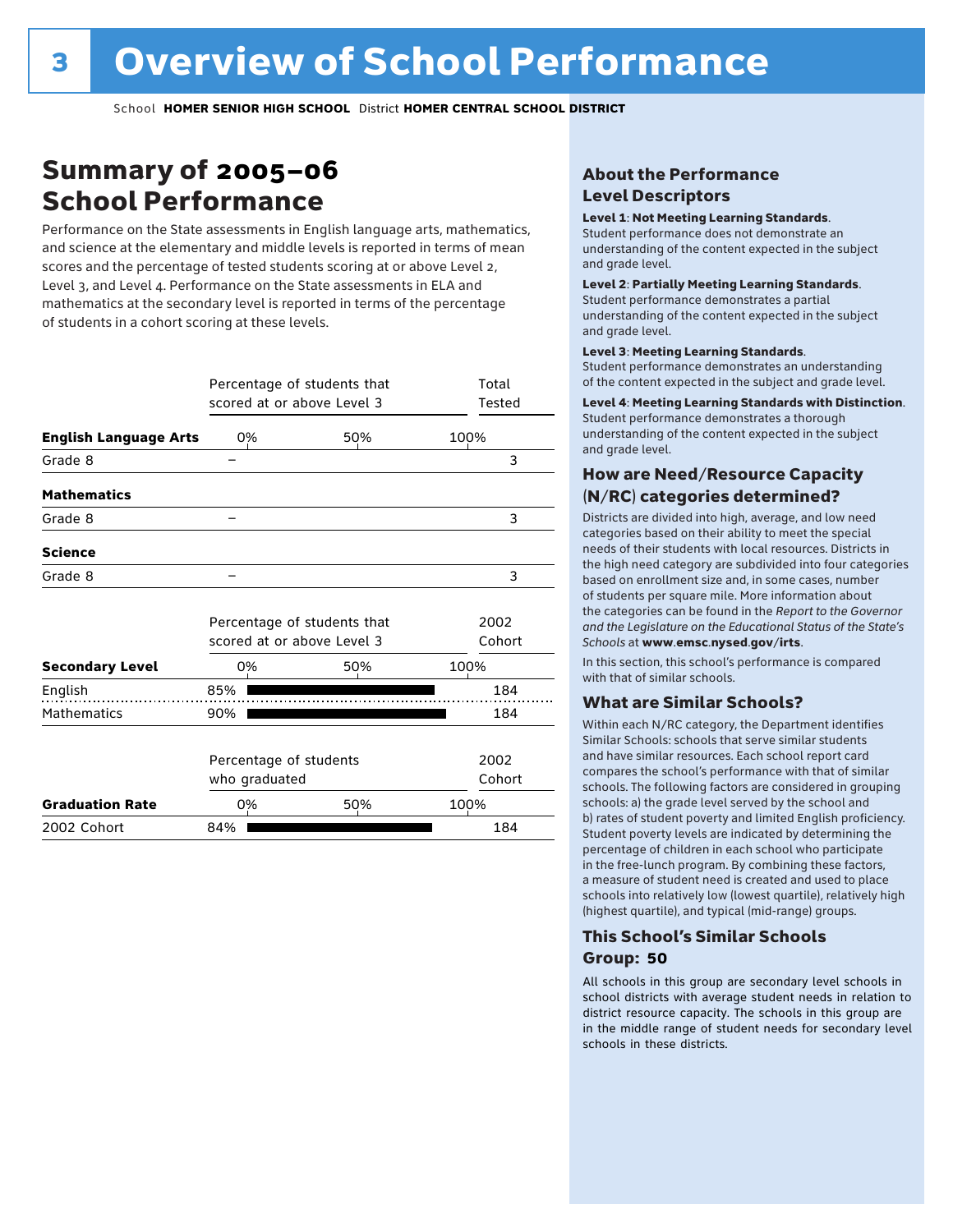## **This School's Results in Grade 8 English Language Arts**

|                                   |        | <b>This School</b>      |                                 |         |         | <b>Similar Schools</b> |                                 |                                      |                |
|-----------------------------------|--------|-------------------------|---------------------------------|---------|---------|------------------------|---------------------------------|--------------------------------------|----------------|
|                                   |        |                         | Percentage scoring at level(s): |         |         |                        | Percentage scoring at level(s): |                                      |                |
|                                   |        | $2 - 4$                 | $3 - 4$                         | 4       |         | $2 - 4$                | $3 - 4$                         | 4                                    |                |
| Mean Score: -                     | Range: | 602-790                 | 650-790                         |         | 715-790 |                        |                                 |                                      |                |
|                                   | 100%   |                         |                                 |         |         | 94%                    |                                 |                                      |                |
|                                   |        |                         |                                 |         |         |                        |                                 |                                      |                |
|                                   |        |                         |                                 |         |         |                        | 49%                             |                                      |                |
|                                   |        |                         |                                 |         |         |                        |                                 | 4%                                   |                |
| Number of Students:               |        |                         |                                 |         |         |                        |                                 |                                      |                |
|                                   |        |                         |                                 |         |         |                        |                                 |                                      |                |
| <b>Results by</b>                 |        | 2005-06 School Year     |                                 |         |         |                        | 2004-05 School Year             |                                      |                |
| <b>Student Group</b>              |        | Total                   | Percentage scoring at level(s): |         |         | Total                  |                                 | Percentage scoring at level(s):      |                |
|                                   |        | Tested                  | $2 - 4$                         | $3 - 4$ | 4       | Tested                 | $2 - 4$                         | $3 - 4$                              | $\overline{4}$ |
| <b>All Students</b>               |        | $\overline{\mathbf{3}}$ |                                 |         |         |                        |                                 |                                      |                |
| Female                            |        |                         |                                 |         |         |                        |                                 |                                      |                |
| Male                              |        | 3                       |                                 |         |         |                        |                                 |                                      |                |
| American Indian or Alaska Native  |        |                         |                                 |         |         |                        |                                 |                                      |                |
| Black or African American         |        |                         |                                 |         |         |                        |                                 |                                      |                |
| Hispanic or Latino                |        |                         |                                 |         |         |                        |                                 | New assessments for elementary-      |                |
| Asian or Native Hawaiian/Other    |        |                         |                                 |         |         |                        |                                 | and middle-level English language    |                |
| Pacific Islander                  |        |                         |                                 |         |         |                        | arts and mathematics were       |                                      |                |
| White                             |        | 3                       |                                 |         |         |                        |                                 | administered in 2006. Results from   |                |
| Small Group Totals                |        | 3                       |                                 |         |         |                        |                                 | these assessments cannot be directly |                |
| <b>General-Education Students</b> |        | 3                       |                                 |         |         |                        | administered assessments.       | compared to results from previously  |                |
| <b>Students with Disabilities</b> |        |                         |                                 |         |         |                        |                                 |                                      |                |
| English Proficient                |        | $\overline{3}$ .        |                                 |         |         |                        |                                 |                                      |                |
| Limited English Proficient        |        |                         |                                 |         |         |                        |                                 |                                      |                |
| Economically Disadvantaged        |        | 1                       |                                 |         |         |                        |                                 |                                      |                |
| Not Disadvantaged                 |        | $\overline{2}$          |                                 |         |         |                        |                                 |                                      |                |
| Migrant                           |        |                         |                                 |         |         |                        |                                 |                                      |                |
| Not Migrant                       |        | 3                       |                                 |         |         |                        |                                 |                                      |                |
| <b>NOTES</b>                      |        |                         |                                 |         |         |                        |                                 |                                      |                |

The – symbol indicates that data for a group of students has been suppressed. If a group has fewer than five students, data for that group and the next smallest group(s) are suppressed to protect the privacy of individual students.

| <b>Other</b>                                                                            |                 | 2005-06 School Year                               |  |   | 2004-05 School Year |                                                   |  |   |
|-----------------------------------------------------------------------------------------|-----------------|---------------------------------------------------|--|---|---------------------|---------------------------------------------------|--|---|
| <b>Assessments</b>                                                                      | Total<br>Tested | Number scoring at level(s):<br>$3 - 4$<br>$2 - 4$ |  |   | Total<br>Tested     | Number scoring at level(s):<br>$3 - 4$<br>$2 - 4$ |  |   |
| New York State Alternate Assessment<br>(NYSAA): Grade 8 Equivalent                      |                 |                                                   |  | 4 |                     |                                                   |  | 4 |
| New York State English as a Second<br>Language Achievement Test (NYSESLAT)t:<br>Grade 8 |                 |                                                   |  |   |                     |                                                   |  |   |

† Results in this report are shown for students who took the NYSESLAT in lieu of the New York State Testing Program assessment for accountability purposes.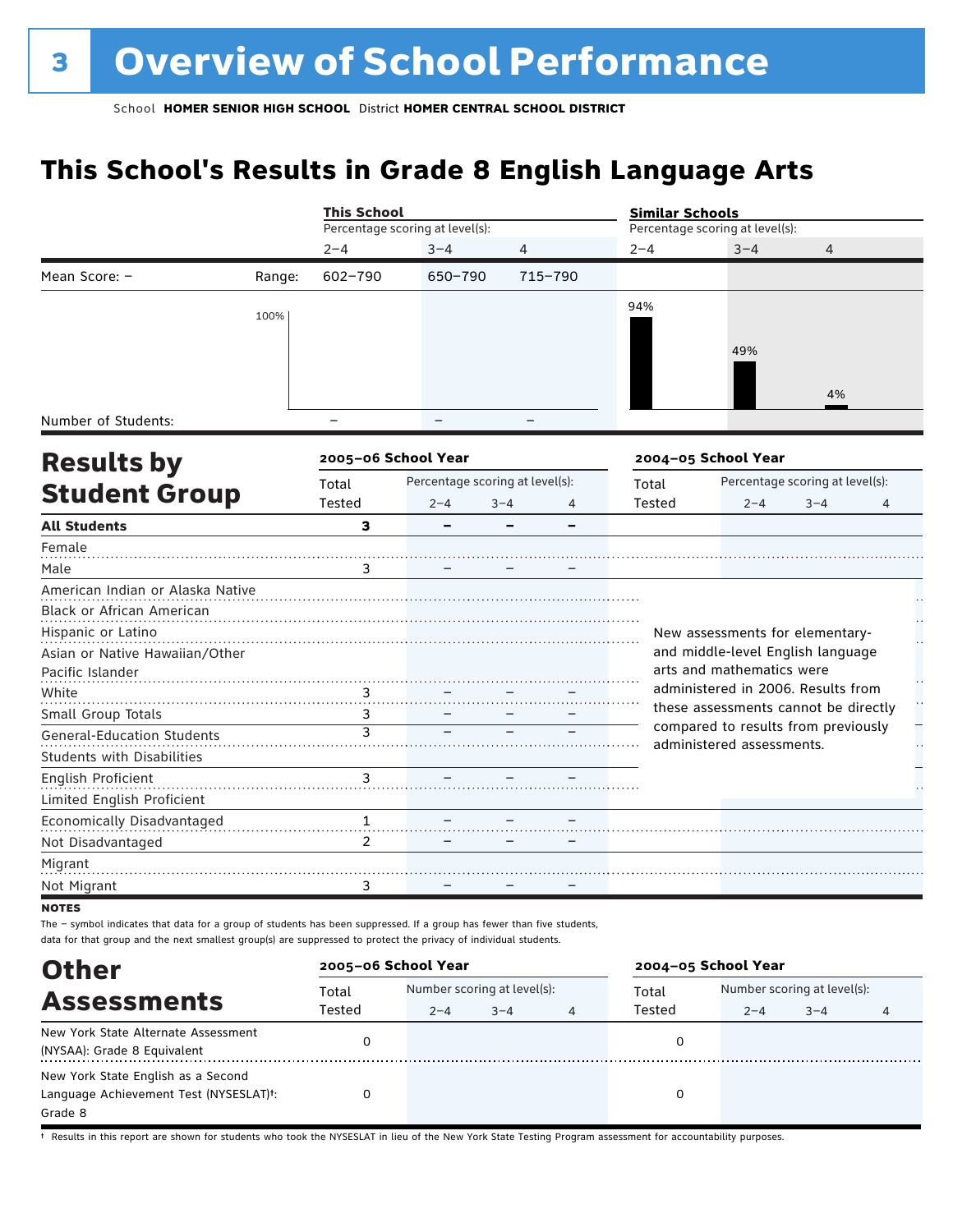## **This School's Results in Grade 8 Mathematics**

|                                   |        | <b>This School</b>  |                                 |              | <b>Similar Schools</b> |                                                                  |                                 |                            |
|-----------------------------------|--------|---------------------|---------------------------------|--------------|------------------------|------------------------------------------------------------------|---------------------------------|----------------------------|
|                                   |        |                     | Percentage scoring at level(s): |              |                        | Percentage scoring at level(s):                                  |                                 |                            |
|                                   |        | $2 - 4$             | $3 - 4$                         | 4            | $2 - 4$                | $3 - 4$                                                          | $\overline{4}$                  |                            |
| Mean Score: -                     | Range: | $616 - 775$         | 650-775                         | 701-775      |                        |                                                                  |                                 |                            |
|                                   | 100%   |                     |                                 |              | 92%                    |                                                                  |                                 |                            |
|                                   |        |                     |                                 |              |                        | 61%                                                              |                                 |                            |
|                                   |        |                     |                                 |              |                        |                                                                  |                                 |                            |
|                                   |        |                     |                                 |              |                        |                                                                  | 7%                              |                            |
| Number of Students:               |        |                     |                                 |              |                        |                                                                  |                                 |                            |
| <b>Results by</b>                 |        | 2005-06 School Year |                                 |              |                        | 2004-05 School Year                                              |                                 |                            |
|                                   |        | Total               | Percentage scoring at level(s): |              | Total                  |                                                                  | Percentage scoring at level(s): |                            |
| <b>Student Group</b>              |        | Tested              | $2 - 4$                         | $3 - 4$<br>4 | Tested                 | $2 - 4$                                                          | $3 - 4$                         | 4                          |
| <b>All Students</b>               |        | 3                   |                                 | -            |                        |                                                                  |                                 |                            |
| Female                            |        |                     |                                 |              |                        |                                                                  |                                 |                            |
| Male                              |        | 3                   |                                 |              |                        |                                                                  |                                 |                            |
| American Indian or Alaska Native  |        |                     |                                 |              |                        |                                                                  |                                 |                            |
| Black or African American         |        |                     |                                 |              |                        |                                                                  |                                 |                            |
| Hispanic or Latino                |        |                     |                                 |              |                        | New assessments for elementary-                                  |                                 | $\ddot{\phantom{0}}$<br>μ, |
| Asian or Native Hawaiian/Other    |        |                     |                                 |              |                        | and middle-level English language                                |                                 |                            |
| Pacific Islander                  |        |                     |                                 |              |                        | arts and mathematics were                                        |                                 |                            |
| White                             |        | 3                   |                                 |              |                        | administered in 2006. Results from                               |                                 | $\ddot{\phantom{0}}$       |
| Small Group Totals                |        | 3                   |                                 |              |                        | these assessments cannot be directly                             |                                 |                            |
| <b>General-Education Students</b> |        | $\overline{3}$      |                                 |              |                        | compared to results from previously<br>administered assessments. |                                 |                            |
| <b>Students with Disabilities</b> |        |                     |                                 |              |                        |                                                                  |                                 |                            |
| English Proficient                |        | 3                   |                                 |              |                        |                                                                  |                                 |                            |
| Limited English Proficient        |        |                     |                                 |              |                        |                                                                  |                                 |                            |
| Economically Disadvantaged        |        | 1                   |                                 |              |                        |                                                                  |                                 |                            |
| Not Disadvantaged                 |        | $\overline{2}$      |                                 |              |                        |                                                                  |                                 |                            |
| Migrant                           |        |                     |                                 |              |                        |                                                                  |                                 |                            |
| Not Migrant                       |        | 3                   |                                 |              |                        |                                                                  |                                 |                            |
| <b>HATEC</b>                      |        |                     |                                 |              |                        |                                                                  |                                 |                            |

**NOTES** 

The – symbol indicates that data for a group of students has been suppressed. If a group has fewer than five students, data for that group and the next smallest group(s) are suppressed to protect the privacy of individual students.

| <b>Other</b>                                                       | 2005-06 School Year |         |                             |  | 2004-05 School Year |         |         |  |  |
|--------------------------------------------------------------------|---------------------|---------|-----------------------------|--|---------------------|---------|---------|--|--|
| <b>Assessments</b>                                                 | Total               | Total   | Number scoring at level(s): |  |                     |         |         |  |  |
|                                                                    | Tested              | $2 - 4$ | $3 - 4$                     |  | Tested              | $2 - 4$ | $3 - 4$ |  |  |
| New York State Alternate Assessment<br>(NYSAA): Grade 8 Equivalent |                     |         |                             |  |                     |         |         |  |  |
|                                                                    |                     |         |                             |  |                     |         |         |  |  |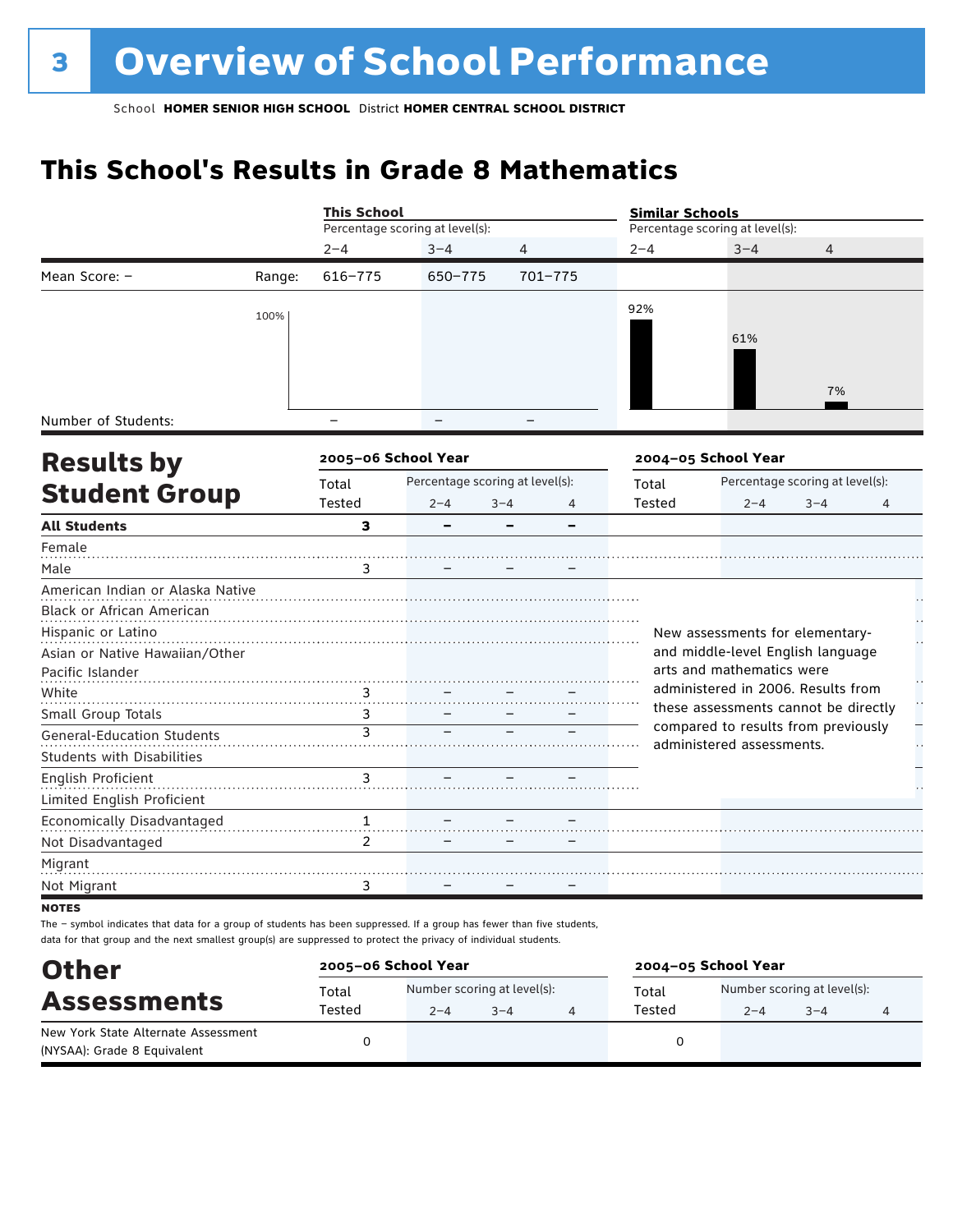## **This School's Results in Grade 8 Science**

|                                   |        | <b>This School</b> |                                 |         |            | <b>Similar Schools</b> |                                 |                                 |     |
|-----------------------------------|--------|--------------------|---------------------------------|---------|------------|------------------------|---------------------------------|---------------------------------|-----|
|                                   |        |                    | Percentage scoring at level(s): |         |            |                        | Percentage scoring at level(s): |                                 |     |
|                                   |        | $2 - 4$            | $3 - 4$                         | 4       |            | $2 - 4$                | $3 - 4$                         | 4                               |     |
| Mean Score: -                     | Range: | $44 - 100$         | $65 - 100$                      |         | $85 - 100$ |                        |                                 |                                 |     |
|                                   | 100%   |                    |                                 |         |            | 98% 98%                | 83% 86%                         |                                 |     |
| $2005 - 06$<br>$2004 - 05$        |        |                    |                                 |         |            |                        |                                 | 24%                             | 36% |
| Number of Students:               |        |                    |                                 |         |            |                        |                                 |                                 |     |
| <b>Results by</b>                 |        |                    | 2005-06 School Year             |         |            |                        | 2004-05 School Year             |                                 |     |
|                                   |        | Total              | Percentage scoring at level(s): |         |            | Total                  |                                 | Percentage scoring at level(s): |     |
| <b>Student Group</b>              |        | Tested             | $2 - 4$                         | $3 - 4$ | 4          | Tested                 | $2 - 4$                         | $3 - 4$                         | 4   |
| <b>All Students</b>               |        | $\mathbf{3}$       |                                 |         |            |                        |                                 |                                 |     |
| Female                            |        |                    |                                 |         |            |                        |                                 |                                 |     |
| Male                              |        | 3                  |                                 |         |            |                        |                                 |                                 |     |
| American Indian or Alaska Native  |        |                    |                                 |         |            |                        |                                 |                                 |     |
| Black or African American         |        |                    |                                 |         |            |                        |                                 |                                 |     |
| Hispanic or Latino                |        |                    |                                 |         |            |                        |                                 |                                 |     |
| Asian or Native Hawaiian/Other    |        |                    |                                 |         |            |                        |                                 |                                 |     |
| Pacific Islander                  |        |                    |                                 |         |            |                        |                                 |                                 |     |
| White                             |        | 3                  |                                 |         |            |                        |                                 |                                 |     |
| Small Group Totals                |        | 3                  |                                 |         |            |                        |                                 |                                 |     |
| <b>General-Education Students</b> |        | 3                  |                                 |         |            |                        |                                 |                                 |     |
| <b>Students with Disabilities</b> |        |                    |                                 |         |            |                        |                                 |                                 |     |
| English Proficient                |        | 3                  |                                 |         |            |                        |                                 |                                 |     |
| Limited English Proficient        |        |                    |                                 |         |            |                        |                                 |                                 |     |
| Economically Disadvantaged        |        | 1                  |                                 |         |            |                        |                                 |                                 |     |
| Not Disadvantaged                 |        | 2                  |                                 |         |            |                        |                                 |                                 |     |
| Migrant                           |        |                    |                                 |         |            |                        |                                 |                                 |     |
| Not Migrant                       |        | 3                  |                                 |         |            |                        |                                 |                                 |     |
| <b>NOTES</b>                      |        |                    |                                 |         |            |                        |                                 |                                 |     |

The – symbol indicates that data for a group of students has been suppressed. If a group has fewer than five students, data for that group and the next smallest group(s) are suppressed to protect the privacy of individual students.

| <b>Other</b>                        | 2005-06 School Year |                             |         |   | 2004-05 School Year |                             |         |  |
|-------------------------------------|---------------------|-----------------------------|---------|---|---------------------|-----------------------------|---------|--|
|                                     | Total               | Number scoring at level(s): |         |   | Total               | Number scoring at level(s): |         |  |
| <b>Assessments</b>                  | Tested              | $2 - 4$                     | $3 - 4$ | 4 | Tested              | $2 - 4$                     | $3 - 4$ |  |
| New York State Alternate Assessment |                     |                             |         |   |                     |                             |         |  |
| (NYSAA): Grade 8 Equivalent         |                     |                             |         |   |                     |                             |         |  |
| <b>Regents Science</b>              |                     |                             |         |   |                     |                             |         |  |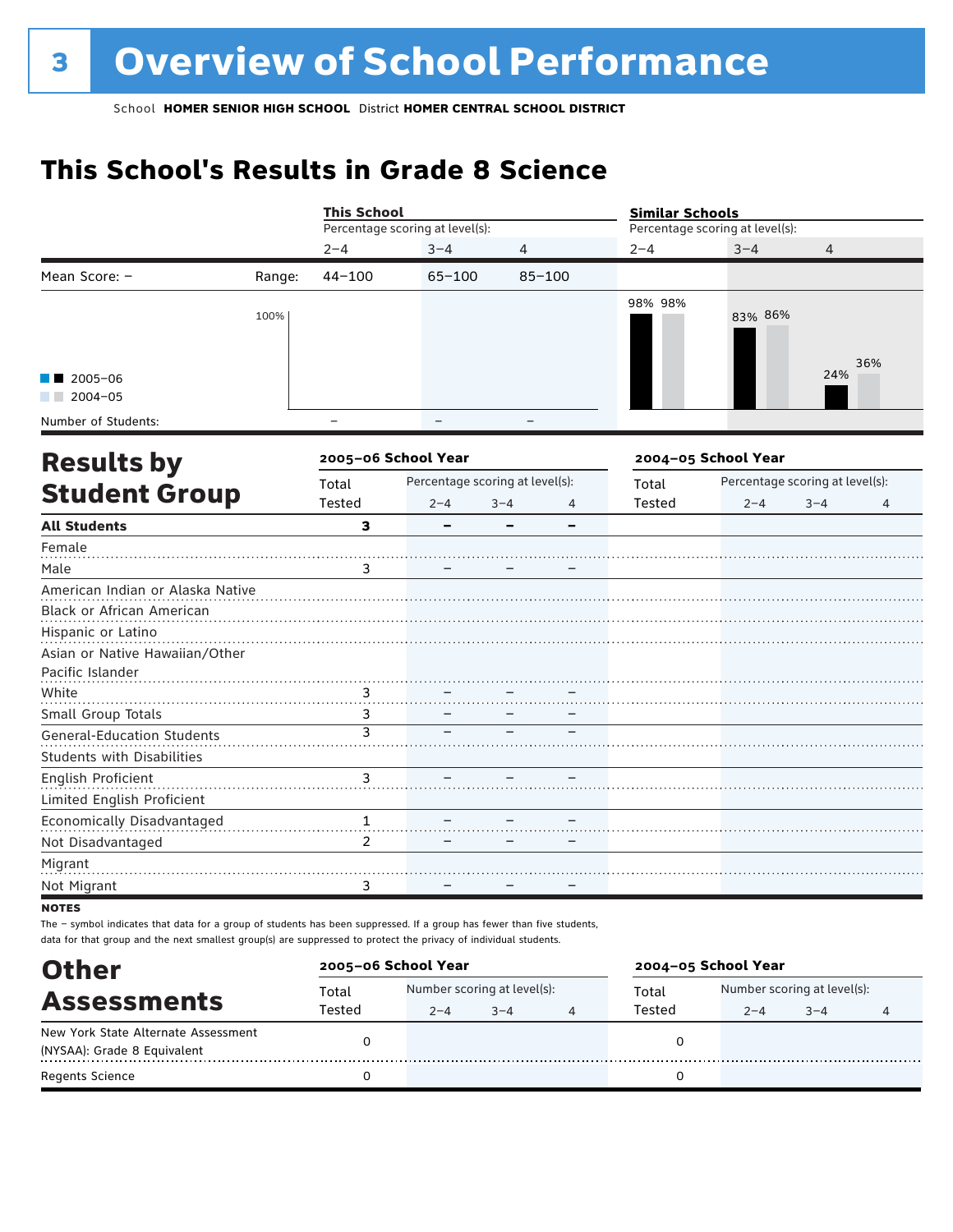### **This School's Total Cohort Results in Secondary-Level English after Four Years of Instruction**

|                            |      | <b>This School</b><br>Percentage scoring at level(s): |         |                | <b>Similar Schools</b><br>Percentage scoring at level(s): |         |                |  |
|----------------------------|------|-------------------------------------------------------|---------|----------------|-----------------------------------------------------------|---------|----------------|--|
|                            |      | $2 - 4$                                               | $3 - 4$ | $\overline{4}$ | $2 - 4$                                                   | $3 - 4$ | $\overline{4}$ |  |
|                            |      |                                                       |         |                |                                                           |         |                |  |
| 2002 Cohort<br>2001 Cohort | 100% | 91% 87%                                               | 85% 84% | 55%<br>39%     | 86% 86%                                                   | 81% 82% | 36% 42%        |  |

| <b>Results by</b>                                  | 2002 Cohort* |         |                                 |     | 2001 Cohort* |         |                                 |     |
|----------------------------------------------------|--------------|---------|---------------------------------|-----|--------------|---------|---------------------------------|-----|
|                                                    | Number       |         | Percentage scoring at level(s): |     | Number       |         | Percentage scoring at level(s): |     |
| <b>Student Group</b>                               | of Students  | $2 - 4$ | $3 - 4$                         | 4   | of Students  | $2 - 4$ | $3 - 4$                         | 4   |
| <b>All Students</b>                                | 184          | 91%     | 85%                             | 39% | 191          | 87%     | 84%                             | 55% |
| Female                                             | 92           | 90%     | 86%                             | 42% | 89           | 91%     | 90%                             | 57% |
| Male                                               | 92           | 92%     | 84%                             | 35% | 102          | 83%     | 79%                             | 54% |
| American Indian or Alaska Native                   |              |         |                                 |     |              |         |                                 |     |
| Black or African American                          |              |         |                                 |     |              |         |                                 |     |
| Hispanic or Latino                                 | 1            |         |                                 |     | 2            |         |                                 |     |
| Asian or Native Hawaiian/Other<br>Pacific Islander | 3            |         |                                 |     |              |         |                                 |     |
| White                                              | 179          | 91%     | 84%                             | 38% | 188          |         |                                 |     |
| Small Group Totals                                 | 5            | 100%    | 100%                            | 60% | 191          | 87%     | 84%                             | 55% |
| <b>General-Education Students</b>                  | 161          | 93%     | 89%                             | 42% | 162          | 91%     | 89%                             | 62% |
| <b>Students with Disabilities</b>                  | 23           | 83%     | 52%                             | 13% | 29           | 66%     | 59%                             | 17% |
| English Proficient                                 | 184          | 91%     | 85%                             | 39% | 189          |         |                                 |     |
| Limited English Proficient                         |              |         |                                 |     | 2            |         |                                 |     |
| Economically Disadvantaged                         | 27           | 81%     | 74%                             | 22% |              |         |                                 |     |
| Not Disadvantaged                                  | 157          | 93%     | 87%                             | 41% |              |         |                                 |     |
| Migrant                                            |              |         |                                 |     |              |         |                                 |     |
| Not Migrant                                        | 184          | 91%     | 85%                             | 39% |              |         |                                 |     |

**NOTES** 

The – symbol indicates that data for a group of students has been suppressed. If a group has fewer than five students, data for that group and the next smallest group(s) are suppressed to protect the privacy of individual students.

| <b>Other</b>                        | 2002 Cohort* |         |                             | 2001 Cohort* |         |                             |  |
|-------------------------------------|--------------|---------|-----------------------------|--------------|---------|-----------------------------|--|
| <b>Assessments</b>                  | Number       |         | Number scoring at level(s): | Number       |         | Number scoring at level(s): |  |
|                                     | of Students  | $2 - 4$ | $3 - 4$                     | of Students  | $2 - 4$ | $3 - 4$                     |  |
| New York State Alternate Assessment |              |         |                             |              |         |                             |  |
| (NYSAA): High School Equivalent     |              |         |                             |              |         |                             |  |

A total cohort consists of all students who first entered Grade 9 in a particular year, and all ungraded students with disabilities who reached their seventeenth birthday in that year, and were enrolled in the school/district for five months. Students are excluded from the cohort if they transferred to another school district, nonpublic school, or criminal justice facility, or left the U.S. and its territories or died before the report date. Statewide total cohort also includes students who were enrolled for fewer than five months.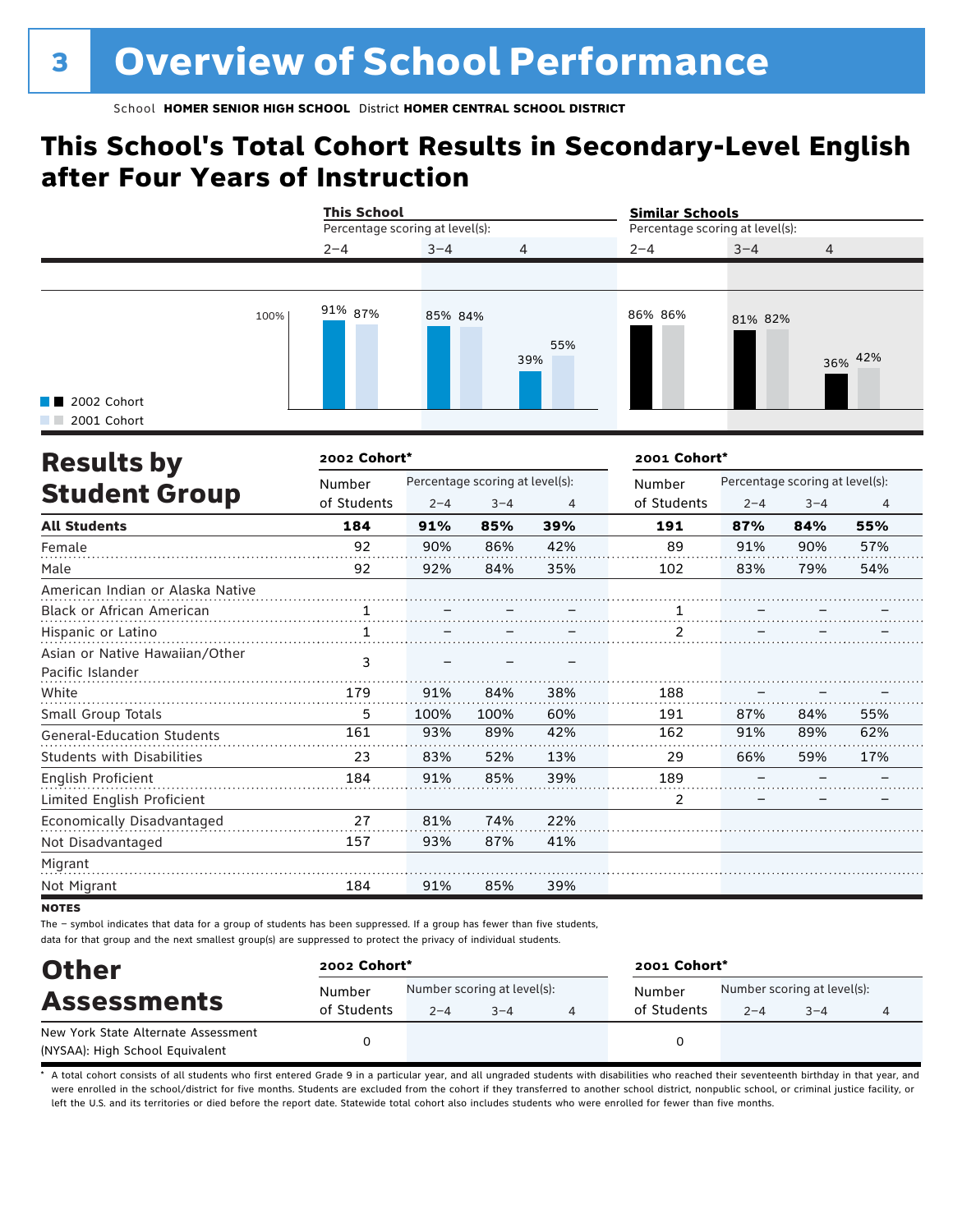### **This School's Total Cohort Results in Secondary-Level Mathematics after Four Years of Instruction**

|                                           |      | <b>This School</b><br>Percentage scoring at level(s): |         |                | <b>Similar Schools</b><br>Percentage scoring at level(s): |         |                |
|-------------------------------------------|------|-------------------------------------------------------|---------|----------------|-----------------------------------------------------------|---------|----------------|
|                                           |      | $2 - 4$                                               | $3 - 4$ | $\overline{4}$ | $2 - 4$                                                   | $3 - 4$ | $\overline{4}$ |
| $\blacksquare$ 2002 Cohort<br>2001 Cohort | 100% | 94% 90%                                               | 90% 84% | 41% 36%        | 88% 86%                                                   | 84% 81% | 29% 26%        |

| <b>Results by</b>                 | 2002 Cohort* |         |                                 |     | 2001 Cohort* |         |                                 |                |  |
|-----------------------------------|--------------|---------|---------------------------------|-----|--------------|---------|---------------------------------|----------------|--|
|                                   | Number       |         | Percentage scoring at level(s): |     | Number       |         | Percentage scoring at level(s): |                |  |
| <b>Student Group</b>              | of Students  | $2 - 4$ | $3 - 4$                         | 4   | of Students  | $2 - 4$ | $3 - 4$                         | $\overline{4}$ |  |
| <b>All Students</b>               | 184          | 94%     | 90%                             | 41% | 191          | 90%     | 84%                             | 36%            |  |
| Female                            | 92           | 93%     | 90%                             | 37% | 89           | 92%     | 84%                             | 30%            |  |
| Male                              | 92           | 95%     | 90%                             | 46% | 102          | 87%     | 83%                             | 40%            |  |
| American Indian or Alaska Native  |              |         |                                 |     |              |         |                                 |                |  |
| <b>Black or African American</b>  |              |         |                                 |     |              |         |                                 |                |  |
| Hispanic or Latino                | 1            |         |                                 |     | 2            |         |                                 |                |  |
| Asian or Native Hawaiian/Other    | 3            |         |                                 |     |              |         |                                 |                |  |
| Pacific Islander                  |              |         |                                 |     |              |         |                                 |                |  |
| White                             | 179          | 94%     | 90%                             | 41% | 188          |         |                                 |                |  |
| Small Group Totals                | 5            | 100%    | 100%                            | 60% | 191          | 90%     | 84%                             | 36%            |  |
| <b>General-Education Students</b> | 161          | 96%     | 94%                             | 46% | 162          | 94%     | 89%                             | 41%            |  |
| Students with Disabilities        | 23           | 78%     | 65%                             | 9%  | 29           | 66%     | 55%                             | 3%             |  |
| English Proficient                | 184          | 94%     | 90%                             | 41% | 189          |         |                                 |                |  |
| Limited English Proficient        |              |         |                                 |     | 2            |         |                                 |                |  |
| Economically Disadvantaged        | 27           | 89%     | 81%                             | 33% |              |         |                                 |                |  |
| Not Disadvantaged                 | 157          | 95%     | 92%                             | 43% |              |         |                                 |                |  |
| Migrant                           |              |         |                                 |     |              |         |                                 |                |  |
| Not Migrant                       | 184          | 94%     | 90%                             | 41% |              |         |                                 |                |  |

**NOTES** 

The – symbol indicates that data for a group of students has been suppressed. If a group has fewer than five students, data for that group and the next smallest group(s) are suppressed to protect the privacy of individual students.

| <b>Other</b><br><b>Assessments</b><br>New York State Alternate Assessment | 2002 Cohort* |                             |         |  | 2001 Cohort* |                             |         |  |  |
|---------------------------------------------------------------------------|--------------|-----------------------------|---------|--|--------------|-----------------------------|---------|--|--|
|                                                                           | Number       | Number scoring at level(s): |         |  | Number       | Number scoring at level(s): |         |  |  |
|                                                                           | of Students  | $2 - 4$                     | $3 - 4$ |  | of Students  | $2 - 4$                     | $3 - 4$ |  |  |
| (NYSAA): High School Equivalent                                           |              |                             |         |  |              |                             |         |  |  |

A total cohort consists of all students who first entered Grade 9 in a particular year, and all ungraded students with disabilities who reached their seventeenth birthday in that year, and were enrolled in the school/district for five months. Students are excluded from the cohort if they transferred to another school district, nonpublic school, or criminal justice facility, or left the U.S. and its territories or died before the report date. Statewide total cohort also includes students who were enrolled for fewer than five months.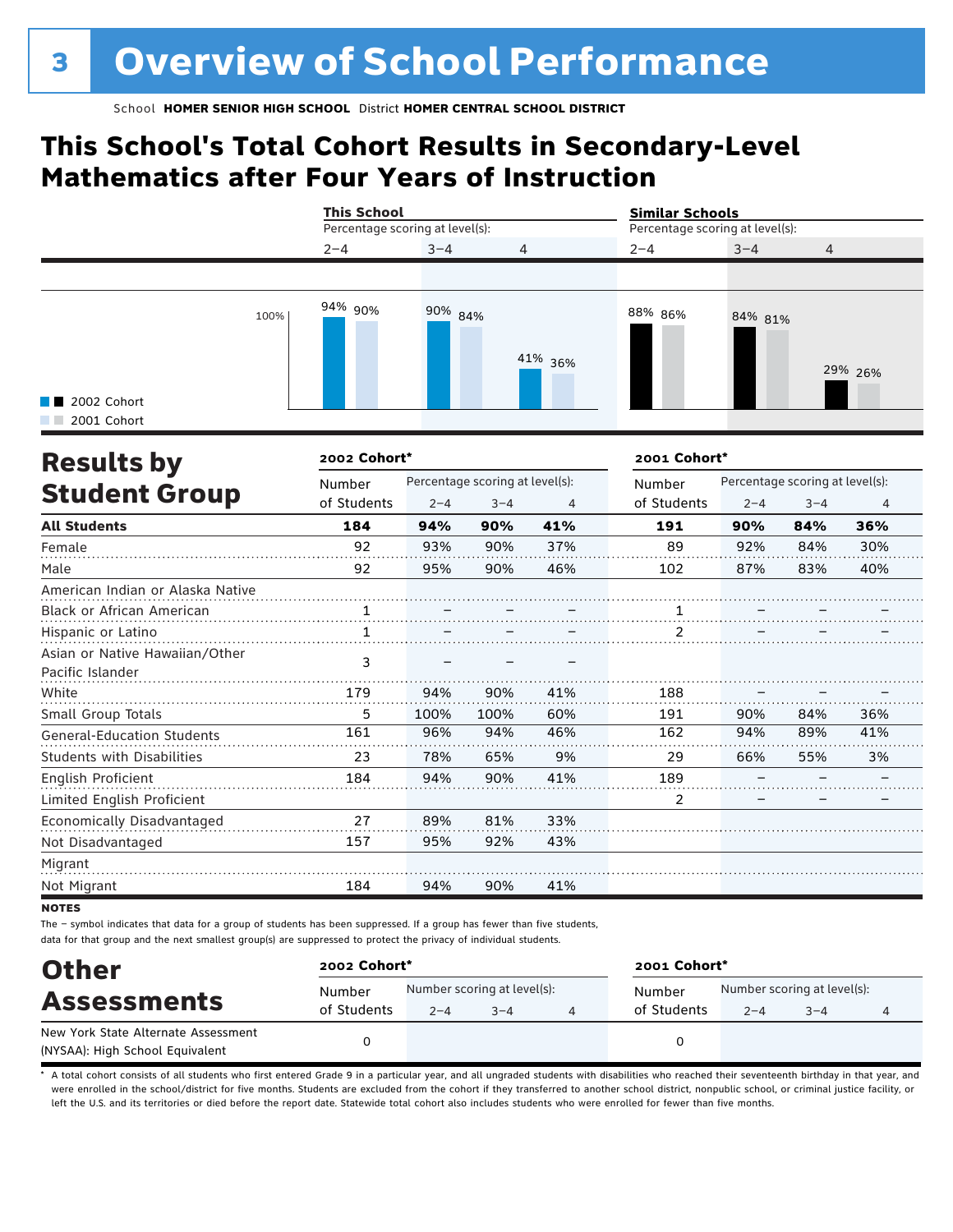### Graduation Rate and Other Outcomes for Total Cohort

Students are included in the State total cohort based on the year they entered Grade 9 or, if ungraded, the school year in which they reached their seventeenth birthday. Students are included in the cohort of the school where they were last enrolled if they were enrolled for a minimum of five months. Students were counted as graduates if they earned a local or a Regents diploma.

### Total Cohort Outcomes after Four Years of School

Percentage of students who:

2% 1% 2% 2% 4% 3% 8% 13%



2002 Cohort 2001 Cohort

|                                   | Cohort | <b>Number</b><br>of Students | <b>Graduated</b> | <b>Earned an</b><br><b>IEP Diploma</b> | <b>Transferred</b><br>to GED | <b>Were Still</b><br><b>Enrolled</b> | <b>Dropped</b><br>Out |
|-----------------------------------|--------|------------------------------|------------------|----------------------------------------|------------------------------|--------------------------------------|-----------------------|
| <b>All Students</b>               | 2002   | 184                          | 84%              | 2%                                     | 2%                           | 4%                                   | 8%                    |
|                                   | 2001   | 191                          | 82%              | 1%                                     | 2%                           | 3%                                   | 13%                   |
| Female                            | 2002   | 92                           | 84%              | 1%                                     | 1%                           | 4%                                   | 10%                   |
|                                   | 2001   | 89                           | 88%              | 0%                                     | 0%                           | 2%                                   | 10%                   |
| Male                              | 2002   | 92                           | 85%              | 3%                                     | 2%                           | 3%                                   | 7%                    |
|                                   | 2001   | 102                          | 76%              | 2%                                     | 4%                           | 3%                                   | 15%                   |
| American Indian                   | 2002   | $\mathbf 0$                  | N/A              | N/A                                    | N/A                          | N/A                                  | N/A                   |
| or Alaska Native                  |        |                              |                  |                                        |                              |                                      |                       |
| Black or                          | 2002   | 1                            |                  |                                        |                              |                                      |                       |
| African American                  | 2001   | $\mathbf 1$                  |                  |                                        |                              |                                      |                       |
| Hispanic or Latino                | 2002   | 1                            |                  |                                        |                              |                                      |                       |
|                                   | 2001   | $\overline{\mathcal{L}}$     |                  |                                        |                              |                                      |                       |
| Asian or Native                   | 2002   | 3                            |                  |                                        |                              |                                      |                       |
| Hawaiian/Other Pacific Islander   |        |                              |                  |                                        |                              |                                      |                       |
| White                             | 2002   | 179                          | 84%              | 2%                                     | 2%                           | 4%                                   | 8%                    |
|                                   | 2001   | 188                          |                  |                                        |                              |                                      |                       |
| Small Group Totals                | 2002   | 5                            | 100%             | 0%                                     | 0%                           | 0%                                   | 0%                    |
|                                   | 2001   | 191                          | 82%              | $1\%$                                  | 2%                           | 3%                                   | 13%                   |
| <b>General-Education Students</b> | 2002   | 161                          | 86%              | 0%                                     | 1%                           | 4%                                   | 9%                    |
|                                   | 2001   | 162                          | 85%              | $0\%$                                  | 1%                           | 2%                                   | 12%                   |
| <b>Students with Disabilities</b> | 2002   | 23                           | 70%              | 17%                                    | 4%                           | 4%                                   | 4%                    |
|                                   | 2001   | 29                           | 62%              | 7%                                     | 7%                           | 7%                                   | 17%                   |
| English Proficient                | 2002   | 184                          | 84%              | 2%                                     | 2%                           | 4%                                   | 8%                    |
|                                   | 2001   | 189                          |                  |                                        |                              |                                      |                       |
| Limited English Proficient        | 2002   | 0                            | N/A              | N/A                                    | N/A                          | N/A                                  | N/A                   |
|                                   | 2001   | 2                            |                  |                                        |                              |                                      |                       |
| Economically Disadvantaged        | 2002   | 27                           | 67%              | 4%                                     | 4%                           | 11%                                  | 15%                   |
| Not Disadvantaged                 | 2002   | 157                          | 87%              | 2%                                     | 1%                           | 3%                                   | 7%                    |
| Migrant                           | 2002   | $\mathbf{0}$                 | N/A              | N/A                                    | N/A                          | N/A                                  | N/A                   |
| Not Migrant                       | 2002   | 184                          | 84%              | 2%                                     | 2%                           | 4%                                   | 8%                    |

#### **NOTES**

The – symbol indicates that data for a group of students has been suppressed. If a group has fewer than five students,

data for that group and the next smallest group(s) are suppressed to protect the privacy of individual students.